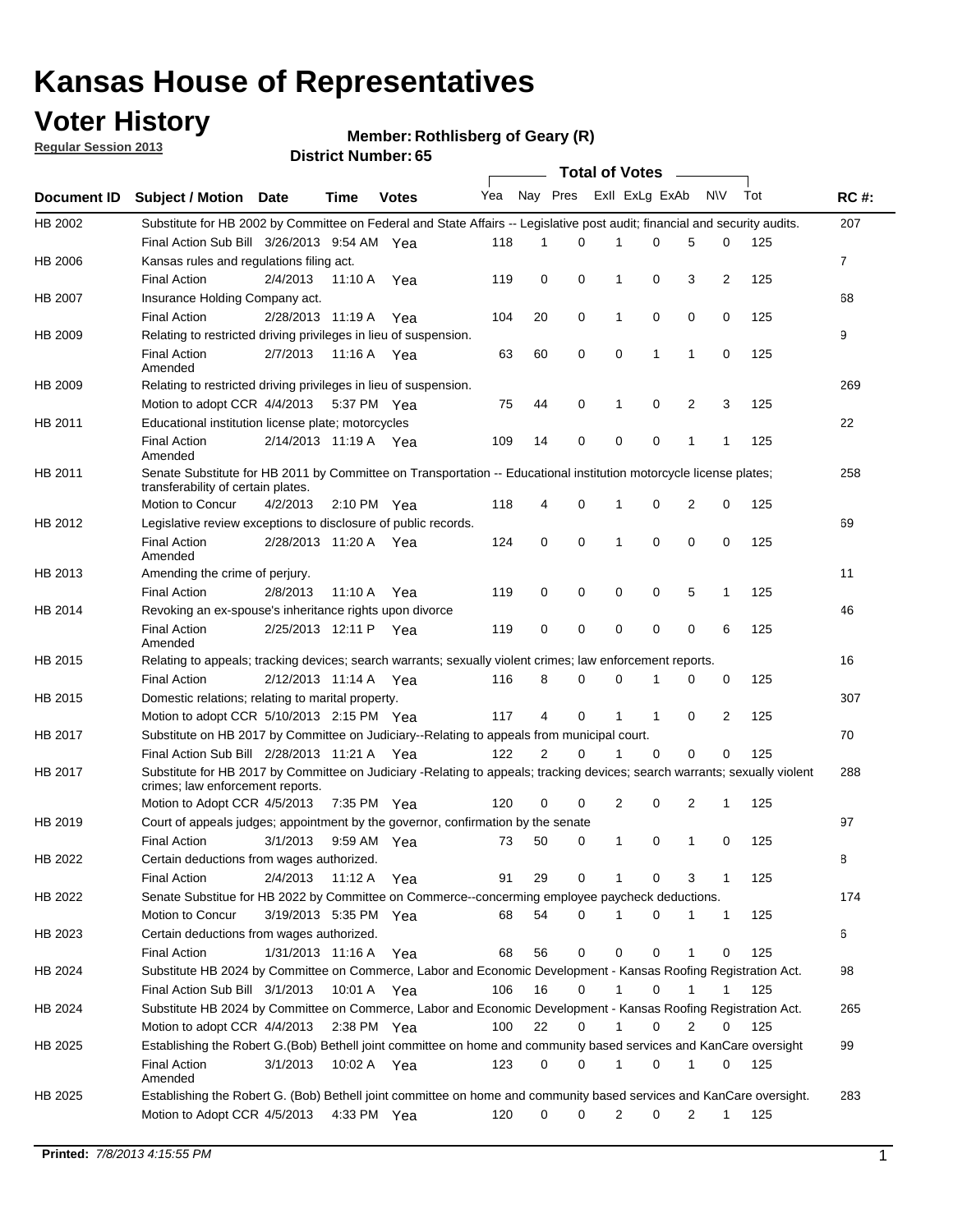## **Voter History**

**Member: Rothlisberg of Geary (R)** 

**Regular Session 2013**

|                |                                                                                                                                                                                                                                                        |                       |             |              |     |                         | <b>Total of Votes</b> |   |   |                |           |     |             |
|----------------|--------------------------------------------------------------------------------------------------------------------------------------------------------------------------------------------------------------------------------------------------------|-----------------------|-------------|--------------|-----|-------------------------|-----------------------|---|---|----------------|-----------|-----|-------------|
| Document ID    | <b>Subject / Motion</b>                                                                                                                                                                                                                                | Date                  | Time        | <b>Votes</b> | Yea | Nay Pres Exll ExLg ExAb |                       |   |   |                | <b>NV</b> | Tot | <b>RC#:</b> |
| HB 2028        | Providing for venue in Shawnee County District Court in certain forfeiture proceedings                                                                                                                                                                 |                       |             |              |     |                         |                       |   |   |                |           |     | 12          |
|                | <b>Final Action</b><br>Amended                                                                                                                                                                                                                         | 2/8/2013              | 11:12 A Yea |              | 119 | 1                       | $\Omega$              | 0 | 0 | 5              | 0         | 125 |             |
| HB 2028        | Providing for venue in Shawnee County District Court in certain forfeiture proceedings                                                                                                                                                                 |                       |             |              |     |                         |                       |   |   |                |           |     | 199         |
|                | Motion to Concur                                                                                                                                                                                                                                       | 3/25/2013 9:36 AM Yea |             |              | 120 | 0                       | 0                     | 2 | 0 | 2              | 1         | 125 |             |
| HB 2030        | Creating wounded warrior deer hunting permits for injured combat veterans.                                                                                                                                                                             |                       |             |              |     |                         |                       |   |   |                |           |     | 25          |
|                | <b>Final Action</b><br>Amended                                                                                                                                                                                                                         | 2/15/2013 11:16 A     |             | Yea          | 115 | 0                       | 0                     | 2 | 2 | 3              | 3         | 125 |             |
| HB 2033        | Concerning the regulation of knives                                                                                                                                                                                                                    |                       |             |              |     |                         |                       |   |   |                |           |     | 143         |
|                | <b>Final Action</b>                                                                                                                                                                                                                                    | 3/7/2013              | 12:12 P     | Yea          | 93  | 28                      | 0                     | 1 | 0 | 3              | 0         | 125 |             |
| HB 2033        | Concerning the regulation of knives.                                                                                                                                                                                                                   |                       |             |              |     |                         |                       |   |   |                |           |     | 270         |
|                | Motion to adopt CCR 4/4/2013                                                                                                                                                                                                                           |                       | 5:43 PM Yea |              | 95  | 26                      | 0                     |   | 0 | 3              | 0         | 125 |             |
| HB 2034        | Human trafficking; crimes of commercial sexual exploitation of a child, selling sexual relations, promoting the sale of sexual<br>relations and buying sexual relations; children in need of care; staff secure faciliies.                             |                       |             |              |     |                         |                       |   |   |                |           |     | 17          |
|                | <b>Final Action</b><br>Amended                                                                                                                                                                                                                         | 2/12/2013 11:16 A Yea |             |              | 124 | 0                       | 0                     | 0 | 1 | 0              | 0         | 125 |             |
| HB 2034        | S Sub for HB 2034 by Committee on Judiciary - Human trafficking; crimes of commercial sexual exploitation of a child, selling<br>sexual relations, promoting the sale of sexual relations and buying sexual relations; children in need of care; staff |                       |             |              |     |                         |                       |   |   |                |           |     | 282         |
|                | Motion to Adopt CCR 4/5/2013 4:18 PM Yea                                                                                                                                                                                                               |                       |             |              | 120 | 0                       | 0                     | 2 | 0 | $\overline{2}$ | 1         | 125 |             |
| HB 2035        | Cities; experience requirements for plumbers, electricians and certain mechanical contractors.                                                                                                                                                         |                       |             |              |     |                         |                       |   |   |                |           |     | 29          |
|                | <b>Final Action</b>                                                                                                                                                                                                                                    | 2/18/2013 11:16 A     |             | Yea          | 117 | 2                       | 0                     | 2 | 0 | 4              | 0         | 125 |             |
| HB 2037        | Public property; religious displays; other displays.                                                                                                                                                                                                   |                       |             |              |     |                         |                       |   |   |                |           |     | 176         |
|                | <b>Final Action</b>                                                                                                                                                                                                                                    | 3/20/2013 10:27 A Yea |             |              | 120 | 3                       | 0                     | 1 | 0 | 1              | 0         | 125 |             |
| HB 2041        | Criminal history record information; definition; municipal court reporting; district court reporting.                                                                                                                                                  |                       |             |              |     |                         |                       |   |   |                |           |     | 19          |
|                | <b>Final Action</b>                                                                                                                                                                                                                                    | 2/13/2013 11:23 A     |             | Yea          | 119 | 3                       | 0                     | 0 | 0 | 3              | 0         | 125 |             |
| HB 2042        | Appraisal of property for taxation purposes; appeals; changes.                                                                                                                                                                                         |                       |             |              |     |                         |                       |   |   |                |           |     | 158         |
|                | <b>Final Action</b><br>Amended                                                                                                                                                                                                                         | 3/18/2013 11:19 A     |             | Yea          | 109 | 12                      | 0                     | 2 | 0 | 2              | 0         | 125 |             |
| HB 2043        | Aggravated battery; driving under the influence.                                                                                                                                                                                                       |                       |             |              |     |                         |                       |   |   |                |           |     | 100         |
|                | <b>Final Action</b><br>Amended                                                                                                                                                                                                                         | 3/1/2013              | 10:03 A Yea |              | 123 | 0                       | 0                     | 1 | 0 | 1              | 0         | 125 |             |
| HB 2043        | Senate Substitute for HB 2043 by Committee on Judiciary - Attorney general; duties and responsibilities; notice of intent to<br>seek the death penalty.                                                                                                |                       |             |              |     |                         |                       |   |   |                |           |     | 271         |
|                | Motion to adopt CCR 4/4/2013                                                                                                                                                                                                                           |                       | 5:48 PM Yea |              | 121 | 0                       | 0                     |   | 0 | 3              | 0         | 125 |             |
| <b>HB 2044</b> | Increasing the penalty for a person who distributes a controlled substance that causes great bodily harm or death.                                                                                                                                     |                       |             |              |     |                         |                       |   |   |                |           |     | 101         |
|                | <b>Final Action</b><br>Amended                                                                                                                                                                                                                         | 3/1/2013              | 10:05 A     | Yea          | 112 | 11                      | $\Omega$              | 1 | 0 | 1              | 0         | 125 |             |
| HB 2047        | Requiring certain municipalities to vote to increase property tax revenues over previous year when such increase exceeds<br>inflation; publication.                                                                                                    |                       |             |              |     |                         |                       |   |   |                |           |     | 186         |
|                | <b>Final Action</b><br>Amended                                                                                                                                                                                                                         | 3/21/2013 11:29 A Yea |             |              | 68  | 53                      | 0                     |   | 0 | 3              | 0         | 125 |             |
| HB 2049        | Kansas department of agriculture; increasing certain fees and eliminating sunsets on various program fees.                                                                                                                                             |                       |             |              |     |                         |                       |   |   |                |           |     | 59          |
|                | <b>Final Action</b><br>Amended                                                                                                                                                                                                                         | 2/27/2013 12:23 P Yea |             |              | 77  | 46                      | 0                     |   | 0 |                | 0         | 125 |             |
| HB 2049        | Kansas department of agriculture; increasing certain fees; concerning sunsets on various program fees.                                                                                                                                                 |                       |             |              |     |                         |                       |   |   |                |           |     | 324         |
|                | Motion to adopt CCR 6/2/2013                                                                                                                                                                                                                           |                       | 12:28 A     | Yea          | 45  | 64                      | 0                     | 1 | 0 | 6              | 9         | 125 |             |
| HB 2050        | Agriculture; agricultural chemical registration; pesticide business liablity insurance; repeal of the Kansas agricultural liming<br>materials act.                                                                                                     |                       |             |              |     |                         |                       |   |   |                |           |     | 60          |
|                | <b>Final Action</b><br>Amended                                                                                                                                                                                                                         | 2/27/2013 12:25 P     |             | Yea          | 103 | 20                      | 0                     | 1 | 0 | 1              | 0         | 125 |             |
| HB 2051        | Substitute for HB 2051 by Committee on Agriculture and Natural Resources--Amending provisions relating to dams,<br>obstructions, sstreams and water flex accounts and transfer permits.                                                                |                       |             |              |     |                         |                       |   |   |                |           |     | 50          |
|                | Final Action Sub Bill 2/26/2013 2:12 PM Yea                                                                                                                                                                                                            |                       |             |              | 117 | 2                       | 0                     | 0 | 0 | 0              | 6         | 125 |             |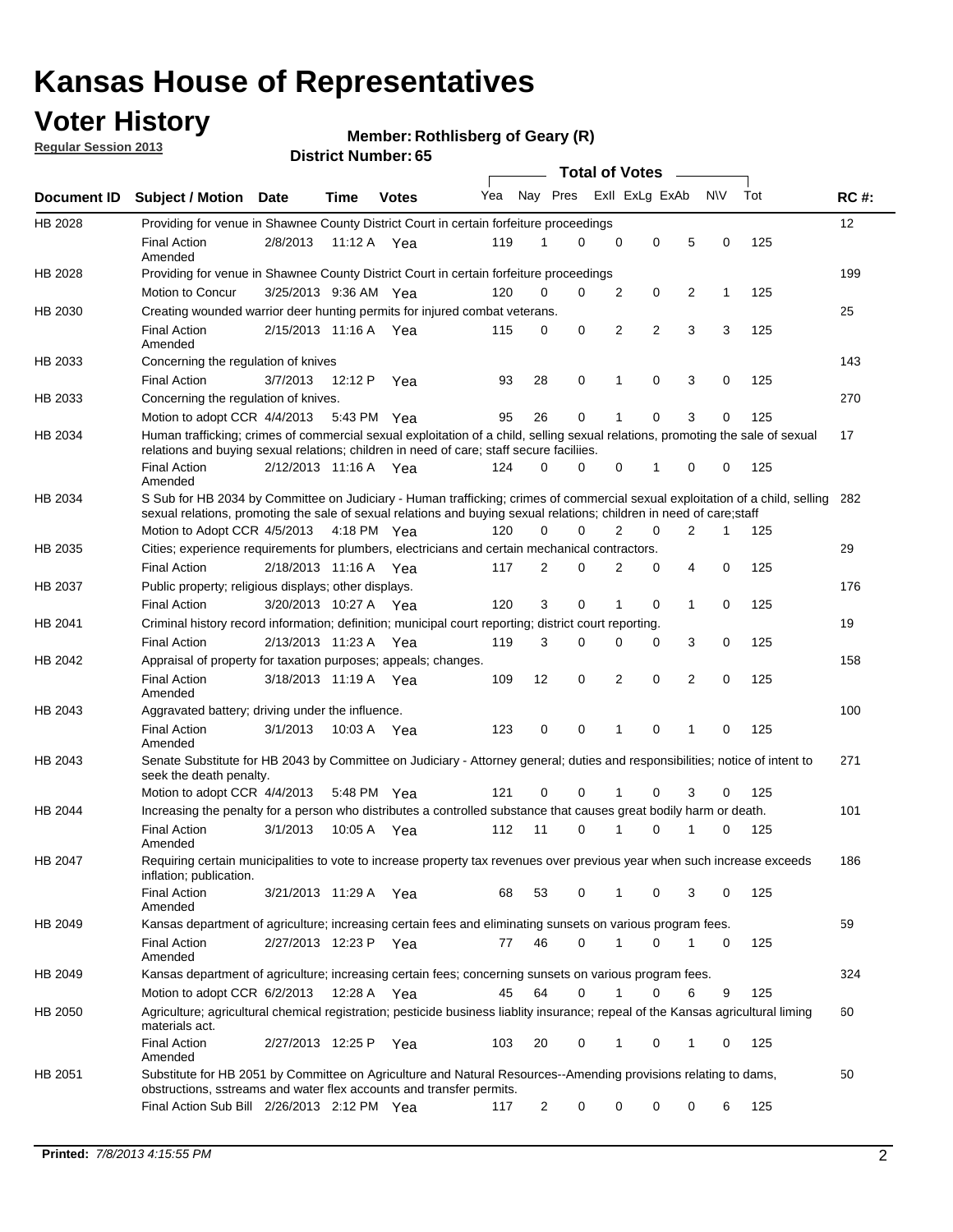## **Voter History**

**Member: Rothlisberg of Geary (R)** 

**Regular Session 2013**

|                |                                                                                                                                                                                                                                          |                       |             | טט . וסעווואדו או ווסוע |     |                |                             | <b>Total of Votes</b> | $\sim$   |                |           |     |             |
|----------------|------------------------------------------------------------------------------------------------------------------------------------------------------------------------------------------------------------------------------------------|-----------------------|-------------|-------------------------|-----|----------------|-----------------------------|-----------------------|----------|----------------|-----------|-----|-------------|
| Document ID    | <b>Subject / Motion</b>                                                                                                                                                                                                                  | Date                  | <b>Time</b> | <b>Votes</b>            |     |                | Yea Nay Pres ExII ExLg ExAb |                       |          |                | <b>NV</b> | Tot | <b>RC#:</b> |
| HB 2052        | Discharging a firearm inside or into a city; unlawful acts; exceptions.                                                                                                                                                                  |                       |             |                         |     |                |                             |                       |          |                |           |     | 155         |
|                | <b>Final Action</b><br>Amended                                                                                                                                                                                                           | 3/14/2013 11:20 A Yea |             |                         | 121 | 2              | 0                           | 0                     | $\Omega$ | $\overline{2}$ | 0         | 125 |             |
| HB 2052        | Senate Substitute for HB 2052 by Committee on Federal and State Affairs - Concerning firearms; personal and family<br>protection act; concealed handguns in public building; other changes; unlawful discharge of a firearm inside city. |                       |             |                         |     |                |                             |                       |          |                |           |     | 300         |
|                | Motion to Adopt CCR 4/5/2013                                                                                                                                                                                                             |                       | 10:24 P Yea |                         | 104 | 16             | 0                           | 2                     | $\Omega$ | 2              | 1         | 125 |             |
| HB 2055        | Personal and Familly Protection Act; public buildings; adequate security.                                                                                                                                                                |                       |             |                         |     |                |                             |                       |          |                |           |     | 156         |
|                | <b>Final Action</b><br>Amended                                                                                                                                                                                                           | 3/14/2013 11:26 A     |             | Yea                     | 84  | 38             | 0                           | 0                     | 0        | $\overline{2}$ | 1         | 125 |             |
| HB 2057        | Concerning property taxation; relating to county appraisers; appointing interim appraiser.                                                                                                                                               |                       |             |                         |     |                |                             |                       |          |                |           |     | 208         |
|                | <b>Final Action</b>                                                                                                                                                                                                                      | 3/26/2013 9:55 AM Yea |             |                         | 119 | 0              | 0                           | 1                     | 0        | 5              | 0         | 125 |             |
| HB 2058        | Taxation of helium and certain other gases under mineral severance tax, and prohibition of certain refunds related thereto.                                                                                                              |                       |             |                         |     |                |                             |                       |          |                |           |     | 159         |
|                | <b>Final Action</b>                                                                                                                                                                                                                      | 3/18/2013 11:21 A Yea |             |                         | 119 | 2              | 0                           | 2                     | $\Omega$ | 2              | $\Omega$  | 125 |             |
| HB 2059        | Income tax deductions and modifications and severance tax exemptions; basis of partner's interest and shareholder's stock;<br>statutory clarification.                                                                                   |                       |             |                         |     |                |                             |                       |          |                |           |     | 14          |
|                | <b>Final Action</b><br>Amended                                                                                                                                                                                                           | 2/11/2013 11:42 A     |             | Yea                     | 122 | $\overline{2}$ | 0                           | 0                     | 0        | 1              | 0         | 125 |             |
| HB 2059        | Income tax deductions and modifications and severance tax exemptions; basis of partner's interest and shareholder's stock;<br>statutory clarification.                                                                                   |                       |             |                         |     |                |                             |                       |          |                |           |     | 293         |
|                | Motion to Concur                                                                                                                                                                                                                         | 4/5/2013              |             | 8:14 PM Nay             | 0   | 120            | 0                           | $\overline{2}$        | 0        | $\overline{2}$ | 1         | 125 |             |
| HB 2059        | Income tax rates, deductions and credits; rural opportunity zones; sales tax rates and distribution of revenue; severance tax;<br>and property tax exemptions for IRB property and property damaged by natural disaster.                 |                       |             |                         |     |                |                             |                       |          |                |           |     | 322         |
|                | Motion to adopt CCR 6/2/2013                                                                                                                                                                                                             |                       |             | 12:11 A Yea             | 69  | 45             | 0                           | $\mathbf{1}$          | 0        | 6              | 4         | 125 |             |
| <b>HB 2060</b> | Prohibiting certain confined persons from receiving food sales tax refunds and homestead property tax refunds.                                                                                                                           |                       |             |                         |     |                |                             |                       |          |                |           |     | 10          |
|                | <b>Final Action</b><br>Amended                                                                                                                                                                                                           | 2/7/2013              | 11:18 A     | Yea                     | 123 | $\mathbf 0$    | 0                           | $\Omega$              | 1        | 1              | 0         | 125 |             |
| HB 2065        | Creating the crime of home improvement fraud.                                                                                                                                                                                            |                       |             |                         |     |                |                             |                       |          |                |           |     | 20          |
|                | <b>Final Action</b><br>Amended                                                                                                                                                                                                           | 2/13/2013 11:26 A Yea |             |                         | 106 | 16             | 0                           | 0                     | 0        | 3              | 0         | 125 |             |
| <b>HB 2066</b> | Physical therapists; evaluation and treatment of patients.                                                                                                                                                                               |                       |             |                         |     |                |                             |                       |          |                |           |     | 26          |
|                | <b>Final Action</b><br>Amended                                                                                                                                                                                                           | 2/15/2013 11:18 A Yea |             |                         | 98  | 16             | $\mathbf 0$                 | $\overline{2}$        | 2        | 3              | 4         | 125 |             |
| HB 2067        | Board of nursing; assistant attorneys general.                                                                                                                                                                                           |                       |             |                         |     |                |                             |                       |          |                |           |     | 15          |
|                | <b>Final Action</b>                                                                                                                                                                                                                      | 2/11/2013 11:44 A Yea |             |                         | 123 | $\mathbf{1}$   | 0                           | 0                     | 0        | 1              | 0         | 125 |             |
| HB 2069        | Public policy; certain city ordinances and county resolutions declared void.                                                                                                                                                             |                       |             |                         |     |                |                             |                       |          |                |           |     | 102         |
|                | <b>Final Action</b><br>Amended                                                                                                                                                                                                           | 3/1/2013              | 10:06 A     | Yea                     | 92  | 31             | $\Omega$                    | 1                     | 0        | 1              | 0         | 125 |             |
| HB 2069        | Public policy; certain city ordinances and county resolutions declared void.                                                                                                                                                             |                       |             |                         |     |                |                             |                       |          |                |           |     | 292         |
|                | Motion to Concur                                                                                                                                                                                                                         | 4/5/2013              |             | 8:04 PM Yea             | 88  | 32             | 0                           | 2                     | 0        | 2              | 1         | 125 |             |
| HB 2070        | Appearance bond conditions; surety and bounty hunter regulation.                                                                                                                                                                         |                       |             |                         |     |                |                             |                       |          |                |           |     | 103         |
|                | <b>Final Action</b><br>Amended                                                                                                                                                                                                           | 3/1/2013              |             | 10:08 A Yea             | 122 | $\mathbf{1}$   | 0                           | $\mathbf 1$           | 0        | $\mathbf{1}$   | 0         | 125 |             |
| HB 2074        | Cities and counties; solid waste disposal areas; restrictions.                                                                                                                                                                           |                       |             |                         |     |                |                             |                       |          |                |           |     | 139         |
|                | <b>Emergency Final</b><br><b>Action Amend</b>                                                                                                                                                                                            | 3/1/2013              |             | 1:11 PM Yea             | 102 | 19             | 0                           | 1                     | 0        | $\mathbf{1}$   | 2         | 125 |             |
| HB 2075        | Cities; qualifications and rehabilitation of abandoned property.                                                                                                                                                                         |                       |             |                         |     |                |                             |                       |          |                |           |     | 61          |
|                | <b>Final Action</b><br>Amended                                                                                                                                                                                                           | 2/27/2013 12:27 P     |             | Nav                     | 72  | 51             | 0                           | 1                     | 0        | 1              | 0         | 125 |             |
| HB 2077        | Granting professional licenses to military service members.<br><b>Final Action</b>                                                                                                                                                       | 2/26/2013 2:13 PM Yea |             |                         | 119 | 0              | 0                           | 2                     | 0        | 2              | 2         | 125 | 51          |
|                | Amended                                                                                                                                                                                                                                  |                       |             |                         |     |                |                             |                       |          |                |           |     |             |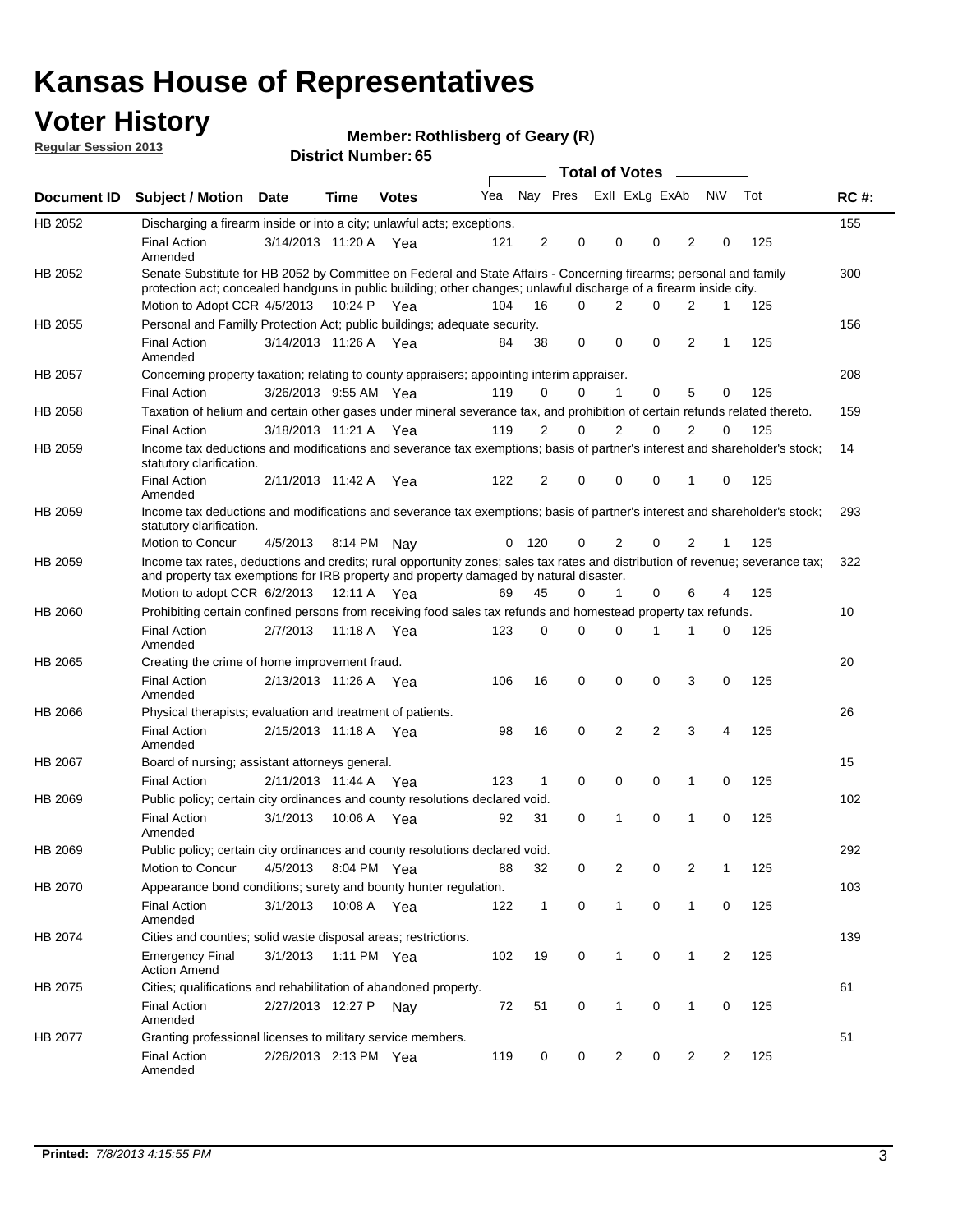## **Voter History**

**Member: Rothlisberg of Geary (R)** 

**Regular Session 2013**

|                |                                                                                                                                                                                                       |                       |             |              |     |              |             | <b>Total of Votes</b> |   | $\sim$ |           |     |             |
|----------------|-------------------------------------------------------------------------------------------------------------------------------------------------------------------------------------------------------|-----------------------|-------------|--------------|-----|--------------|-------------|-----------------------|---|--------|-----------|-----|-------------|
| Document ID    | <b>Subject / Motion Date</b>                                                                                                                                                                          |                       | Time        | <b>Votes</b> | Yea | Nay Pres     |             | Exll ExLg ExAb        |   |        | <b>NV</b> | Tot | <b>RC#:</b> |
| HB 2078        | Authorizing certain licensing boards to accept education, training or experience completed in the military towards licensure in 52<br>this state.                                                     |                       |             |              |     |              |             |                       |   |        |           |     |             |
|                | <b>Final Action</b><br>Amended                                                                                                                                                                        | 2/26/2013 2:14 PM Yea |             |              | 119 | 0            | 0           | 2                     | 0 | 2      | 2         | 125 |             |
| HB 2078        | Authorizing certain licensing boards to accept education, training or experience of military service members towards obtaining 275<br>licensure in this state.                                        |                       |             |              |     |              |             |                       |   |        |           |     |             |
|                | Motion to adopt CCR 4/5/2013                                                                                                                                                                          |                       | 11:42 A     | Yea          | 120 | 0            | 0           | 2                     | 0 | 3      | 0         | 125 |             |
| HB 2081        | Forfeiture of property related to violations of certain criminal acts.                                                                                                                                |                       |             |              |     |              |             |                       |   |        |           |     | 18          |
|                | <b>Final Action</b><br>Amended                                                                                                                                                                        | 2/12/2013 11:17 A Yea |             |              | 124 | 0            | $\mathbf 0$ | 0                     | 1 | 0      | 0         | 125 |             |
| HB 2081        | Forfeiture of property related to violations of certain criminal acts.                                                                                                                                |                       |             |              |     |              |             |                       |   |        |           |     | 306         |
|                | Motion to adopt CCR 5/10/2013 10:38 A                                                                                                                                                                 |                       |             | Yea          | 121 | 0            | 0           | 1                     | 1 | 2      | 0         | 125 |             |
| HB 2083        | Public employees relations boards; assessment of certain costs.                                                                                                                                       |                       |             |              |     |              |             |                       |   |        |           |     | 104         |
|                | <b>Final Action</b><br>Amended                                                                                                                                                                        | 3/1/2013              | 10:09 A     | Yea          | 87  | 36           | 0           | 1                     | 0 | 1      | 0         | 125 |             |
| HB 2084        | Tax credits for community services contributions; youth apprenticeship and entrepreneurship.                                                                                                          |                       |             |              |     |              |             |                       |   |        |           |     | 105         |
|                | <b>Final Action</b><br>Amended                                                                                                                                                                        | 3/1/2013              | 10:11 A Yea |              | 120 | 3            | $\Omega$    | 1                     | 0 | 1      | 0         | 125 |             |
| HB 2084        | Tax credits for community services contributions; youth apprenticeship and entrepreneurship.                                                                                                          |                       |             |              |     |              |             |                       |   |        |           |     | 316         |
|                | Sub Motion to Concur 5/24/2013 9:33 AM                                                                                                                                                                |                       |             | Nav          | 5   | 109          | 0           |                       | 0 | 9      | 1         | 125 |             |
| HB 2086        | Eligible infrastructure costs for tax increment financing and community improvement districts; bond repayment tax revenue<br>pledge requirements.                                                     |                       |             |              |     |              |             |                       |   |        |           |     | 160         |
|                | <b>Final Action</b>                                                                                                                                                                                   | 3/18/2013 11:24 A     |             | Yea          | 61  | 60           | 0           | 2                     | 0 | 2      | 0         | 125 |             |
| HB 2086        | Eligible infrastructure costs for tax increment financing and community improvement districts; bond repayment tax revenue<br>pledge requirements.                                                     |                       |             |              |     |              |             |                       |   |        |           |     | 173         |
|                | <b>Final Action</b>                                                                                                                                                                                   | 3/19/2013 5:25 PM Yea |             |              | 81  | 41           | 0           | 1                     | 0 | 1      | 1         | 125 |             |
| HB 2091        | Publication of delinquent personal property tax statements.                                                                                                                                           |                       |             |              |     |              |             |                       |   |        |           |     | 161         |
|                | <b>Final Action</b><br>Amended                                                                                                                                                                        | 3/18/2013 11:25 A Yea |             |              | 81  | 40           | 0           | 2                     | 0 | 2      | 0         | 125 |             |
| HB 2093        | Amending the crime of identity theft.                                                                                                                                                                 |                       |             |              |     |              |             |                       |   |        |           |     | 106         |
|                | <b>Final Action</b><br>Amended                                                                                                                                                                        | 3/1/2013              | 10:12 A     | Yea          | 123 | 0            | 0           | 1                     | 0 | 1      | 0         | 125 |             |
| HB 2093        | Senate Substitute for HB 2093 by Committee on Judiciary - Identity theft and identity fraud; unlawful acts concerning<br>computers; DNA testing and exculpatory evidence; murder in the first degree. |                       |             |              |     |              |             |                       |   |        |           |     | 289         |
|                | Motion to Adopt CCR 4/5/2013 7:49 PM Yea                                                                                                                                                              |                       |             |              | 118 | 2            | 0           | 2                     | 0 | 2      | 1         | 125 |             |
| HB 2094        | Student electronic privacy at public and private postsecondary educational institutions.                                                                                                              |                       |             |              |     |              |             |                       |   |        |           |     | 164         |
|                | <b>Final Action</b><br>Amended                                                                                                                                                                        | 3/19/2013 10:33 A Yea |             |              | 123 | 0            | 0           |                       | 0 | 1      | 0         | 125 |             |
| <b>HB 2096</b> | Local governmental entities and investment of public moneys.                                                                                                                                          |                       |             |              |     |              |             |                       |   |        |           |     | 23          |
|                | Final Action                                                                                                                                                                                          | 2/14/2013 11:21 A Yea |             |              | 123 | 0            | 0           | 0                     | 0 |        | 1         | 125 |             |
| HB 2099        | Insurance- updating certain statutory references.                                                                                                                                                     |                       |             |              |     |              |             |                       |   |        |           |     | 71          |
|                | <b>Final Action</b><br>Amended                                                                                                                                                                        | 2/28/2013 11:23 A Yea |             |              | 124 | 0            | 0           | $\mathbf{1}$          | 0 | 0      | 0         | 125 |             |
| HB 2101        | Interstate transmission siting compact.                                                                                                                                                               |                       |             |              |     |              |             |                       |   |        |           |     | 209         |
|                | Final Action<br>Amended                                                                                                                                                                               | 3/26/2013 9:56 AM Yea |             |              | 118 | $\mathbf{1}$ | 0           | 1                     | 0 | 5      | 0         | 125 |             |
| HB 2105        | Substitute HB 2105 by Committee on Commerce, Labor and Economic Development - Employment security law.                                                                                                |                       |             |              |     |              |             |                       |   |        |           |     | 107         |
|                | Final Action Sub Bill 3/1/2013                                                                                                                                                                        |                       |             | 10:13 A Yea  | 88  | 35           | 0           | 1                     | 0 | 1      | 0         | 125 |             |
| HB 2105        | Substitute HB 2105 by Committee on Commerce, Labor and Economic Development - Employment security law.                                                                                                |                       |             |              |     |              |             |                       |   |        |           |     | 298         |
|                | Motion to adopt CCR 4/5/2013                                                                                                                                                                          |                       |             | 9:46 PM Yea  | 89  | 31           | 0           | 2                     | 0 | 2      | 1         | 125 |             |
| HB 2106        | Portable electronics insurance act.                                                                                                                                                                   |                       |             |              |     |              |             |                       |   |        |           |     | 133         |
|                | Emergency Final<br>Action                                                                                                                                                                             | 3/1/2013              |             | 1:03 PM Yea  | 117 | 4            | 0           | 1                     | 0 | 1      | 2         | 125 |             |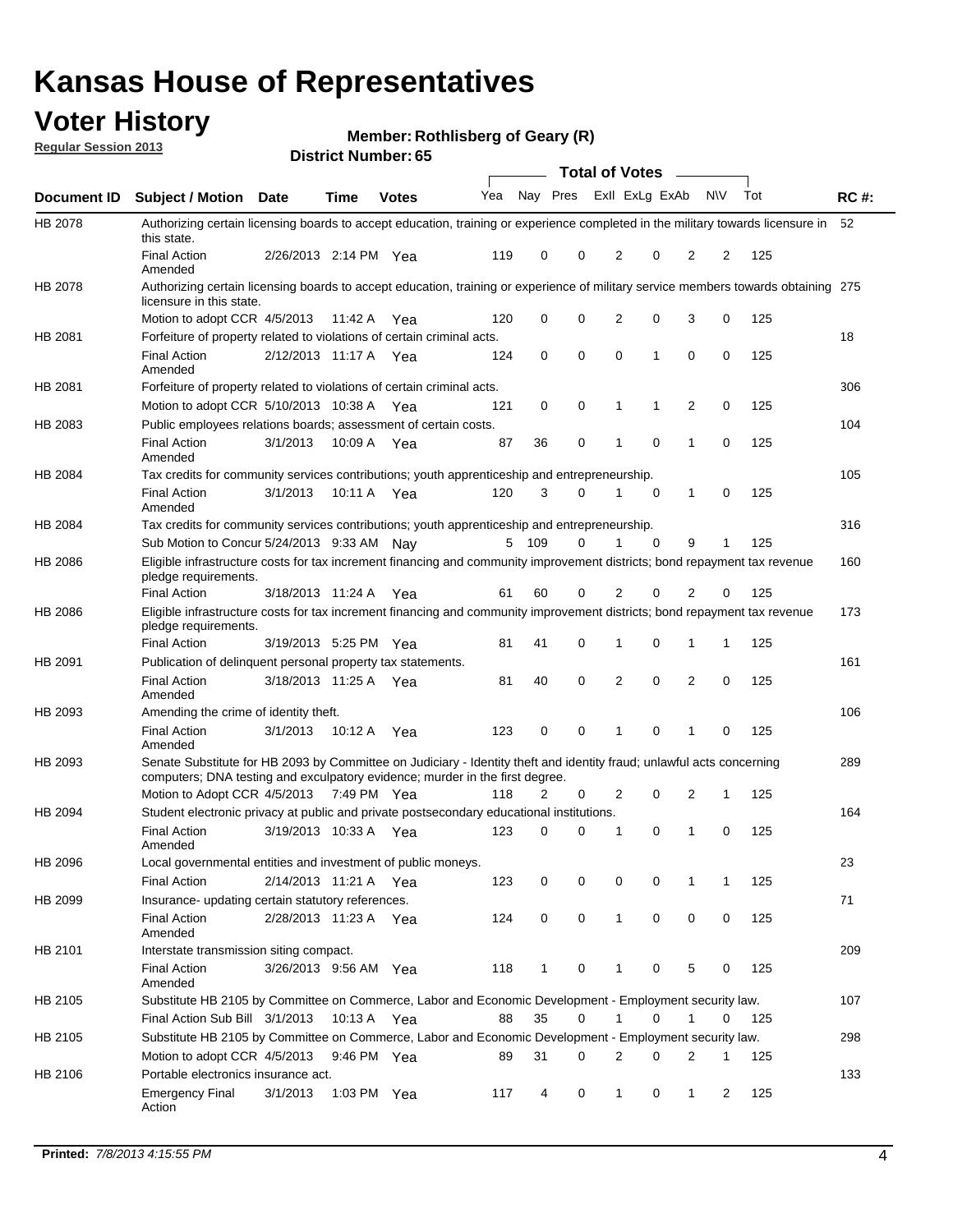## **Voter History**

**Member: Rothlisberg of Geary (R)** 

**Regular Session 2013**

|             |                                                                                                                                                                                                                                                                      |                       |             | טט וסמוווטנו ואווווט |     |                |             | <b>Total of Votes</b> |   | $\sim$         |                |     |             |
|-------------|----------------------------------------------------------------------------------------------------------------------------------------------------------------------------------------------------------------------------------------------------------------------|-----------------------|-------------|----------------------|-----|----------------|-------------|-----------------------|---|----------------|----------------|-----|-------------|
| Document ID | <b>Subject / Motion Date</b>                                                                                                                                                                                                                                         |                       | <b>Time</b> | <b>Votes</b>         | Yea | Nay Pres       |             | Exll ExLg ExAb        |   |                | <b>NV</b>      | Tot | <b>RC#:</b> |
| HB 2107     | Insurance; enacting the electronic notice and document act.                                                                                                                                                                                                          |                       |             |                      |     |                |             |                       |   |                |                |     | 134         |
|             | <b>Emergency Final</b><br><b>Action Amend</b>                                                                                                                                                                                                                        | 3/1/2013              | 1:04 PM Yea |                      | 121 | 0              | 0           | 1                     | 0 | 1              | 2              | 125 |             |
| HB 2107     | Insurance; enacting the electronic notice and document act, return of premiums separate from the notice of adverse<br>underwriting decision, statutory updates, uninsurable health plan increase in lifetime limit, mandate lite, certain company<br>dividend plans. |                       |             |                      |     |                |             |                       |   |                |                |     | 281         |
|             | Motion to Adopt CCR 4/5/2013                                                                                                                                                                                                                                         |                       | 4:06 PM Yea |                      | 69  | 50             | 0           | 2                     | 0 | 3              | $\mathbf{1}$   | 125 |             |
| HB 2109     | School finance; military pupil count.                                                                                                                                                                                                                                |                       |             |                      |     |                |             |                       |   |                |                |     | 108         |
|             | <b>Final Action</b>                                                                                                                                                                                                                                                  | 3/1/2013              | 10:15A      | Yea                  | 104 | 19             | 0           | 1                     | 0 | $\mathbf{1}$   | 0              | 125 |             |
| HB 2109     | Enacting the Kansas children's protection act.                                                                                                                                                                                                                       |                       |             |                      |     |                |             |                       |   |                |                |     | 277         |
|             | Motion to Adopt CCR 4/5/2013                                                                                                                                                                                                                                         |                       | 12:31 P     | Yea                  | 116 | $\overline{2}$ | 0           | 2                     | 0 | 3              | $\overline{2}$ | 125 |             |
| HB 2112     | Campaign finance; transfer of campaign money to another candidacy.                                                                                                                                                                                                   |                       |             |                      |     |                |             |                       |   |                |                |     | 72          |
|             | <b>Final Action</b><br>Amended                                                                                                                                                                                                                                       | 2/28/2013 11:25 A Yea |             |                      | 95  | 29             | 0           | 1                     | 0 | 0              | 0              | 125 |             |
| HB 2114     | Debt setoff; collection assistance fee.                                                                                                                                                                                                                              |                       |             |                      |     |                |             |                       |   |                |                |     | 21          |
|             | <b>Final Action</b>                                                                                                                                                                                                                                                  | 2/13/2013 11:34 A     |             | Yea                  | 90  | 32             | 0           | 0                     | 0 | 3              | 0              | 125 |             |
| HB 2115     | Relating to the employment of retired judges and justices.                                                                                                                                                                                                           |                       |             |                      |     |                |             |                       |   |                |                |     | 73          |
|             | <b>Final Action</b>                                                                                                                                                                                                                                                  | 2/28/2013 11:27 A     |             | Yea                  | 124 | 0              | $\mathbf 0$ | 1                     | 0 | 0              | 0              | 125 |             |
| HB 2115     | Courts; employment of retired judges and justices; court debt setoff.                                                                                                                                                                                                |                       |             |                      |     |                |             |                       |   |                |                |     | 309         |
|             | Motion to Adopt CCR 5/14/2013 2:14 PM Yea                                                                                                                                                                                                                            |                       |             |                      | 100 | 13             | 0           | 1                     | 0 | 9              | $\overline{2}$ | 125 |             |
| HB 2118     | Preservation of historic property; environs authority deleted.                                                                                                                                                                                                       |                       |             |                      |     |                |             |                       |   |                |                |     | 62          |
|             | <b>Final Action</b>                                                                                                                                                                                                                                                  | 2/27/2013 12:30 P     |             | Yea                  | 99  | 24             | 0           | 1                     | 0 | $\mathbf{1}$   | 0              | 125 |             |
| HB 2120     | Updating provisions relating to the Kansas bureau of investigations DNA database.                                                                                                                                                                                    |                       |             |                      |     |                |             |                       |   |                |                |     | 109         |
|             | <b>Final Action</b><br>Amended                                                                                                                                                                                                                                       | 3/1/2013              | 10:16 A     | Nay                  | 121 | 2              | 0           | 1                     | 0 | 1              | 0              | 125 |             |
| HB 2120     | Updating provisions relating to DNA collection and DNA evidence; amending the definition of a bet for purposes of the Kansas 302<br>criminal code; sentencing for possession of a firearm during a drug felony                                                       |                       |             |                      |     |                |             |                       |   |                |                |     |             |
|             | Motion to adopt CCR 5/9/2013 11:32 A Nay                                                                                                                                                                                                                             |                       |             |                      | 74  | 49             | 0           |                       | 0 | 1              | 0              | 125 |             |
| HB 2122     | Real estate brokers and salespersons; licensing requirements; sales transaction requirements.                                                                                                                                                                        |                       |             |                      |     |                |             |                       |   |                |                |     | 37          |
|             | <b>Final Action</b><br>Amended                                                                                                                                                                                                                                       | 2/20/2013 11:13 A Yea |             |                      | 121 | 1              | $\Omega$    |                       | 0 | 2              | 0              | 125 |             |
| HB 2125     | Increasing real estate broker's and salesperson's license fees.                                                                                                                                                                                                      |                       |             |                      |     |                |             |                       |   |                |                |     | 38          |
|             | <b>Final Action</b>                                                                                                                                                                                                                                                  | 2/20/2013 12:16 P     |             | Yea                  | 71  | 50             | 1           | 0                     | 0 | 0              | 3              | 125 |             |
| HB 2128     | Open records act; exceptions.                                                                                                                                                                                                                                        |                       |             |                      |     |                |             |                       |   |                |                |     | 74          |
|             | <b>Final Action</b><br>Amended                                                                                                                                                                                                                                       | 2/28/2013 11:28 A     |             | Yea                  | 124 | 0              | 0           | 1                     | 0 | 0              | 0              | 125 |             |
| HB 2128     | Open records act; exceptions.                                                                                                                                                                                                                                        |                       |             |                      |     |                |             |                       |   |                |                |     | 259         |
|             | Motion to Concur                                                                                                                                                                                                                                                     | 4/3/2013              | 10:29 A     | Yea                  | 119 | 0              | 0           | 1                     | 0 | 3              | $\overline{2}$ | 125 |             |
| HB 2130     | Elections; petition circulators.                                                                                                                                                                                                                                     |                       |             |                      |     |                |             |                       |   |                |                |     | 30          |
|             | <b>Final Action</b>                                                                                                                                                                                                                                                  | 2/18/2013 11:17 A     |             | Yea                  | 118 | $\mathbf{1}$   | 0           | $\overline{c}$        | 0 | 4              | 0              | 125 |             |
| HB 2135     | Property tax exemption; military housing.                                                                                                                                                                                                                            |                       |             |                      |     |                |             |                       |   |                |                |     | 162         |
|             | <b>Final Action</b>                                                                                                                                                                                                                                                  | 3/18/2013 11:27 A     |             | Yea                  | 117 | 4              | 0           | $\overline{c}$        | 0 | $\overline{2}$ | 0              | 125 |             |
| HB 2138     | Repealing statutes related to oil and gas.                                                                                                                                                                                                                           |                       |             |                      |     |                |             |                       |   |                |                |     | 53          |
|             | <b>Final Action</b><br>Amended                                                                                                                                                                                                                                       | 2/26/2013 2:16 PM Yea |             |                      | 119 | 0              | 0           | 2                     | 0 | $\overline{2}$ | $\overline{2}$ | 125 |             |
| HB 2139     | Canceled warrants.                                                                                                                                                                                                                                                   |                       |             |                      |     |                |             |                       |   |                |                |     | 75          |
|             | <b>Final Action</b><br>Amended                                                                                                                                                                                                                                       | 2/28/2013 11:30 A     |             | Yea                  | 99  | 25             | 0           | 1                     | 0 | 0              | 0              | 125 |             |
| HB 2139     | Canceled warrants.                                                                                                                                                                                                                                                   |                       |             |                      |     |                |             |                       |   |                |                |     | 266         |
|             | Motion to Concur                                                                                                                                                                                                                                                     | 4/4/2013              | 2:40 PM     | Yea                  | 114 | 8              | 0           | 1                     | 0 | 2              | 0              | 125 |             |
| HB 2140     | Repealing K.S.A. 72-60b03                                                                                                                                                                                                                                            |                       |             |                      |     |                |             |                       |   |                |                |     | 39          |
|             | <b>Final Action</b>                                                                                                                                                                                                                                                  | 2/20/2013 12:17 P     |             | Yea                  | 122 | 0              | 0           | 0                     | 0 | 0              | 3              | 125 |             |
|             |                                                                                                                                                                                                                                                                      |                       |             |                      |     |                |             |                       |   |                |                |     |             |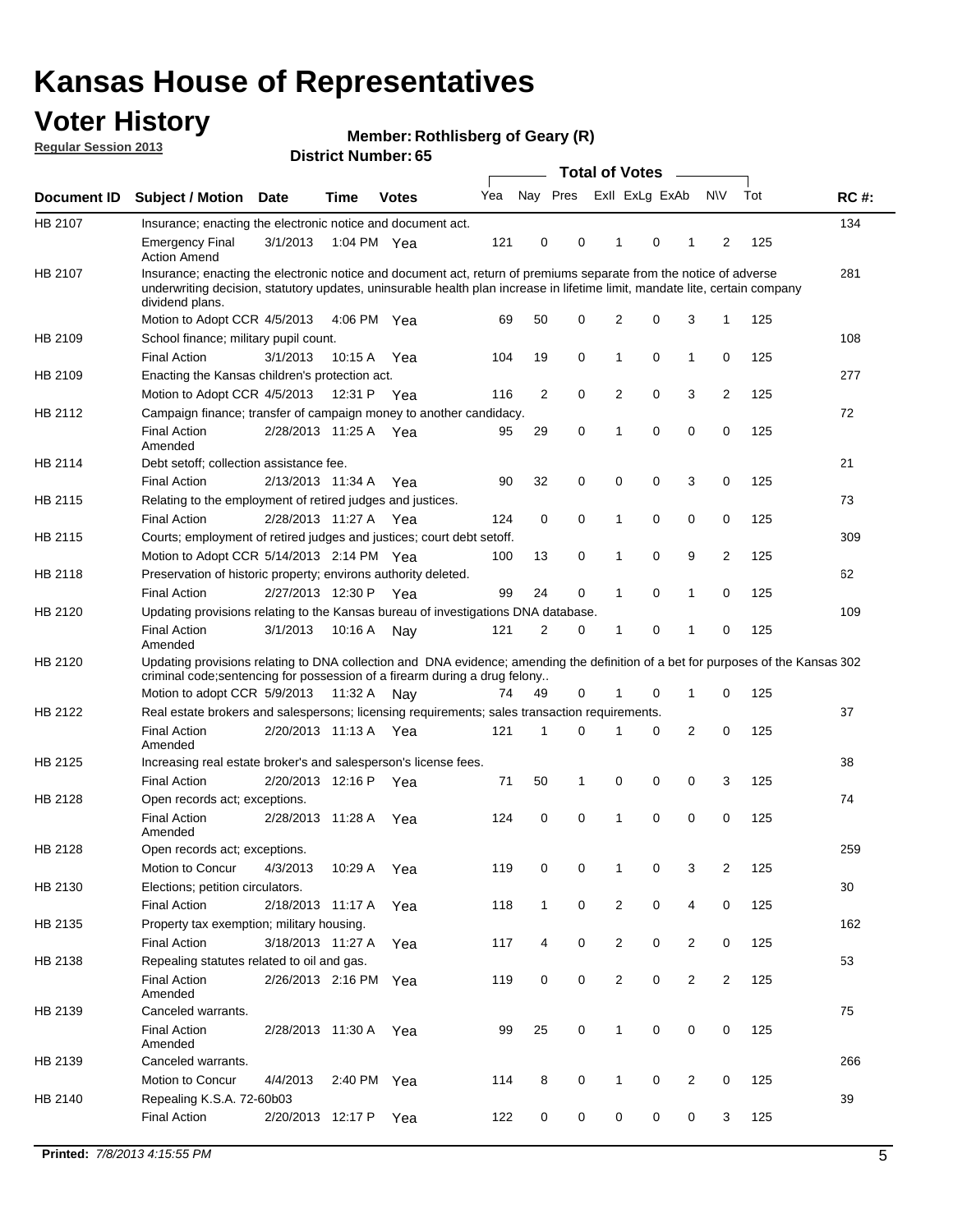## **Voter History**

**Member: Rothlisberg of Geary (R)** 

**Regular Session 2013**

|             |                                                                                                                                              |                       |                       |              |     |    | <b>Total of Votes</b>   |              |   | $\overline{\phantom{0}}$ |     |     |             |
|-------------|----------------------------------------------------------------------------------------------------------------------------------------------|-----------------------|-----------------------|--------------|-----|----|-------------------------|--------------|---|--------------------------|-----|-----|-------------|
| Document ID | <b>Subject / Motion Date</b>                                                                                                                 |                       | Time                  | <b>Votes</b> | Yea |    | Nay Pres Exll ExLg ExAb |              |   |                          | N\V | Tot | <b>RC#:</b> |
| HB 2141     | Repealer; elections process for certain unified school districts.                                                                            |                       |                       |              |     |    |                         |              |   |                          |     |     | 24          |
|             | <b>Final Action</b>                                                                                                                          | 2/14/2013 11:23 A     |                       | Yea          | 123 | 0  | 0                       | 0            | 0 | 1                        | 1   | 125 |             |
| HB 2142     | Certain educational statutes concerning USD land transfers and higher education loan and grant programs.                                     |                       |                       |              |     |    |                         |              |   |                          |     |     | 40          |
|             | <b>Final Action</b>                                                                                                                          | 2/20/2013 12:19 P     |                       | Yea          | 122 | 0  | 0                       | 0            | 0 | 0                        | 3   | 125 |             |
| HB 2143     | Repealing outdated provisions relating to the purchase of certain real estate by the department of corrections.                              |                       |                       |              |     |    |                         |              |   |                          |     |     | 34          |
|             | <b>Final Action</b>                                                                                                                          |                       | 2/20/2013 11:09 A     | Yea          | 122 | 0  | 0                       |              | 0 | 2                        | 0   | 125 |             |
| HB 2144     | Repealing unnecessary statutes relating to juveniles.                                                                                        |                       |                       |              |     |    |                         |              |   |                          |     |     | 76          |
|             | <b>Final Action</b>                                                                                                                          |                       | 2/28/2013 11:32 A Yea |              | 124 | 0  | 0                       |              | 0 | 0                        | 0   | 125 |             |
| HB 2145     | Repealing K.S.A. 75-5028; concerning the sale of real estate by the secretary of transportation.                                             |                       |                       |              |     |    |                         |              |   |                          |     |     | 35          |
|             | <b>Final Action</b>                                                                                                                          | 2/20/2013 11:11 A Yea |                       |              | 122 | 0  | 0                       |              | 0 | 2                        | 0   | 125 |             |
| HB 2146     | Repealing the cancer drug repository program K.S.A. 2012 Supp. 65-1664 through 65-1667 and amending K.S.A. 2012 Supp. 77<br>65-1636.         |                       |                       |              |     |    |                         |              |   |                          |     |     |             |
|             | <b>Final Action</b>                                                                                                                          |                       | 2/28/2013 11:33 A     | Yea          | 124 | 0  | 0                       |              | 0 | 0                        | 0   | 125 |             |
| HB 2147     | Repealer; use of metric system on certain road signs and markers, moving of heavy vehicles on bridges or culverts, interstate 94<br>bridges. |                       |                       |              |     |    |                         |              |   |                          |     |     |             |
|             | <b>Final Action</b>                                                                                                                          | 3/1/2013              |                       | 9:52 AM Yea  | 123 | 0  | 0                       | 1            | 0 | 1                        | 0   | 125 |             |
| HB 2148     | Repealers; postsecondary education scholarship provisions.                                                                                   |                       |                       |              |     |    |                         |              |   |                          |     |     | 41          |
|             | <b>Final Action</b>                                                                                                                          | 2/20/2013 12:21 P Yea |                       |              | 106 | 16 | 0                       | 0            | 0 | 0                        | 3   | 125 |             |
| HB 2149     | Repealers; postsecondary education student loans and tuition grants.                                                                         |                       |                       |              |     |    |                         |              |   |                          |     |     | 42          |
|             | <b>Final Action</b>                                                                                                                          |                       | 2/20/2013 12:22 P     | Yea          | 108 | 14 | 0                       | 0            | 0 | $\Omega$                 | 3   | 125 |             |
| HB 2149     | Repealing a \$500,000 transfer from highway patrol training center fund to the state general fund.                                           |                       |                       |              |     |    |                         |              |   |                          |     |     | 314         |
|             | Motion to Concur                                                                                                                             |                       | 5/23/2013 10:22 A Yea |              | 113 | 0  | 0                       |              | 0 | 8                        | 3   | 125 |             |
| HB 2150     | Repealers; workforce development loan program act.                                                                                           |                       |                       |              |     |    |                         |              |   |                          |     |     | 78          |
|             | <b>Final Action</b>                                                                                                                          |                       | 2/28/2013 11:34 A Yea |              | 94  | 30 | 0                       | 1            | 0 | 0                        | 0   | 125 |             |
| HB 2150     | Senate Substitute for HB 2150 by Committee on Commerce--Concerning the Kansas employment first oversight commission.                         |                       |                       |              |     |    |                         |              |   |                          |     |     | 267         |
|             | Motion to Concur                                                                                                                             | 4/4/2013              |                       | 2:44 PM Yea  | 110 | 12 | 0                       | 1            | 0 | 2                        | 0   | 125 |             |
| HB 2151     | Repealers; report on medically underserved areas of the state.                                                                               |                       |                       |              |     |    |                         |              |   |                          |     |     | 63          |
|             | <b>Final Action</b>                                                                                                                          |                       | 2/27/2013 12:31 P     | Yea          | 123 | 0  | 0                       | 1            | 0 | 1                        | 0   | 125 |             |
| HB 2152     | Repealer: uniform land sales practices act.                                                                                                  |                       |                       |              |     |    |                         |              |   |                          |     |     | 36          |
|             | <b>Final Action</b>                                                                                                                          |                       | 2/20/2013 11:12 A     | Yea          | 122 | 0  | 0                       | 1            | 0 | 2                        | 0   | 125 |             |
| HB 2153     | Unused medications act; dontating entities.                                                                                                  |                       |                       |              |     |    |                         |              |   |                          |     |     | 64          |
|             | <b>Final Action</b><br>Amended                                                                                                               | 2/27/2013 12:33 P     |                       | Yea          | 123 | 0  | 0                       | 1            | 0 | 1                        | 0   | 125 |             |
| HB 2154     | Senate Substitute for HB 2154 by Committee on Public Health and Welfare--Cosmetology; relating to licensure and renewal of 31                |                       |                       |              |     |    |                         |              |   |                          |     |     |             |
|             | persons, salons and clinics.                                                                                                                 |                       |                       |              |     |    |                         |              |   |                          |     |     |             |
|             | <b>Final Action</b><br>Amended                                                                                                               |                       | 2/18/2013 11:19 A     | Yea          | 119 | 0  | 0                       | 2            | 0 | 4                        | 0   | 125 |             |
| HB 2155     | Cosmetology; relating to licensure and renewal.                                                                                              |                       |                       |              |     |    |                         |              |   |                          |     |     | 32          |
|             | <b>Final Action</b>                                                                                                                          |                       | 2/18/2013 11:21 A Yea |              | 119 | 0  | 0                       | 2            | 0 | 4                        | 0   | 125 |             |
|             | Amended                                                                                                                                      |                       |                       |              |     |    |                         |              |   |                          |     |     |             |
| HB 2156     | Repealers; school finance; area vocational school fund; local effort as applied to U.S.D. No. 450                                            |                       |                       |              |     |    |                         |              |   |                          |     |     | 43          |
|             | <b>Final Action</b>                                                                                                                          | 2/20/2013 12:23 P Yea |                       |              | 122 | 0  | $\Omega$                | 0            | 0 | 0                        | 3   | 125 |             |
| HB 2160     | Quality care assessment on skilled nursing care facilities.                                                                                  |                       |                       |              |     |    |                         |              |   |                          |     |     | 144         |
|             | <b>Final Action</b>                                                                                                                          | 3/7/2013              |                       | 12:13 P Yea  | 100 | 21 | 0                       | 1            | 0 | 3                        | 0   | 125 |             |
| HB 2162     | Prohibition on use of state appropriated moneys to lobby relating to gun control at federal, state and local ogvernment level.               |                       |                       |              |     |    |                         |              |   |                          |     |     | 79          |
|             | <b>Final Action</b><br>Amended                                                                                                               |                       | 2/28/2013 11:36 A Yea |              | 120 | 4  | 0                       | 1            | 0 | 0                        | 0   | 125 |             |
| HB 2162     | Prohibition on use of state appropriated moneys to lobby at federal, state and local government levels relating to gun control.              |                       |                       |              |     |    |                         |              |   |                          |     |     | 312         |
|             | Motion to adopt CCR 5/21/2013 2:52 PM Yea                                                                                                    |                       |                       |              | 83  | 28 | 0                       | 1            | 0 | 13                       | 0   | 125 |             |
| HB 2163     | Relating to garnishment proceedings.                                                                                                         |                       |                       |              |     |    |                         |              |   |                          |     |     | 80          |
|             | <b>Final Action</b>                                                                                                                          |                       | 2/28/2013 11:37 A Yea |              | 124 | 0  | 0                       | $\mathbf{1}$ | 0 | 0                        | 0   | 125 |             |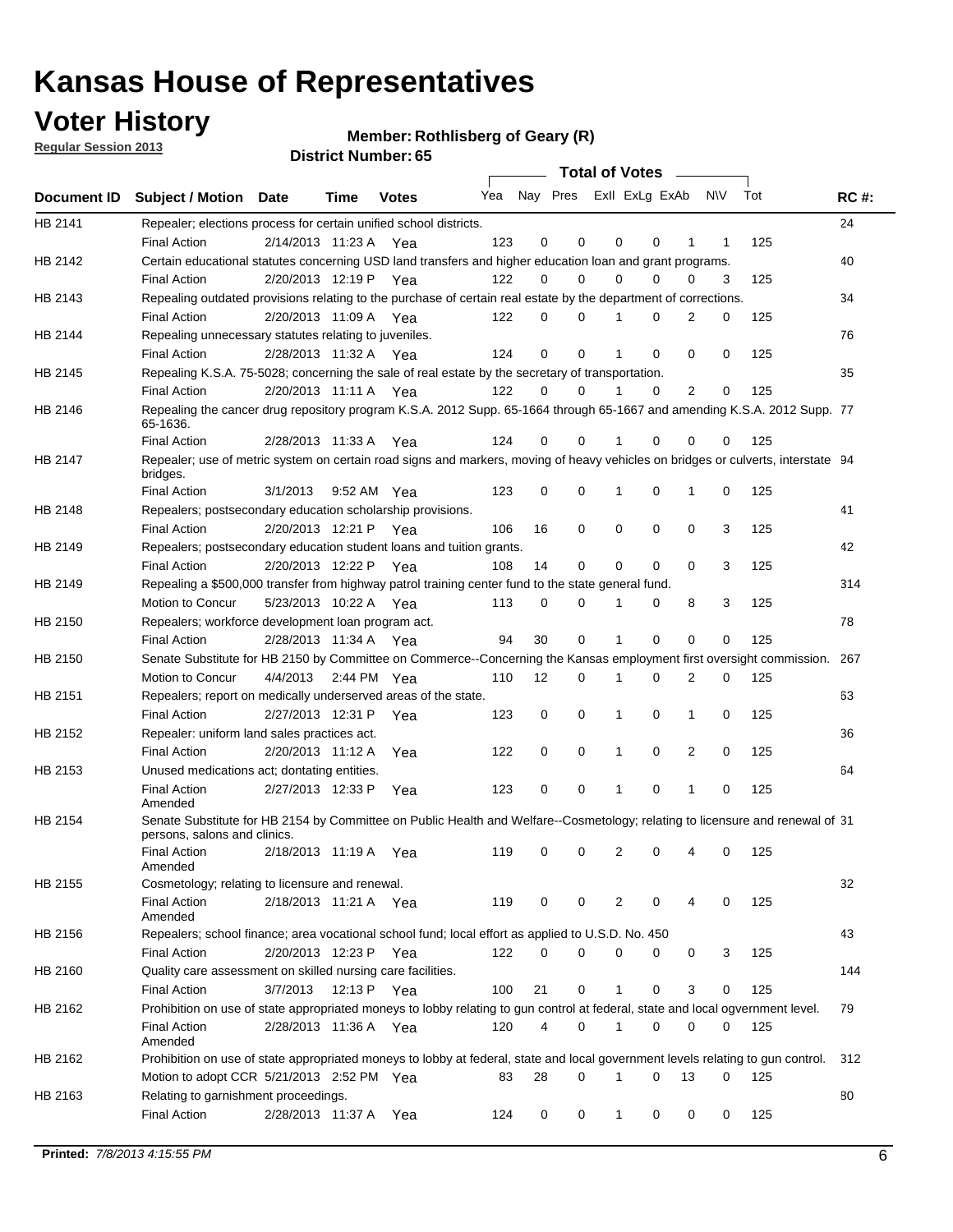## **Voter History**

**Member: Rothlisberg of Geary (R)** 

**Regular Session 2013**

|             |                                                                                                                                                                                                                                    |                       |             |              |     |          |             | <b>Total of Votes</b> |                |                |                |                |     |             |
|-------------|------------------------------------------------------------------------------------------------------------------------------------------------------------------------------------------------------------------------------------|-----------------------|-------------|--------------|-----|----------|-------------|-----------------------|----------------|----------------|----------------|----------------|-----|-------------|
| Document ID | <b>Subject / Motion Date</b>                                                                                                                                                                                                       |                       | Time        | <b>Votes</b> | Yea |          | Nay Pres    |                       |                | Exll ExLg ExAb |                | N\V            | Tot | <b>RC#:</b> |
| HB 2164     | Relating to jurors; information disqualifying prospective juror from jury service.                                                                                                                                                 |                       |             |              |     |          |             |                       |                |                |                |                |     | 47          |
|             | <b>Final Action</b><br>Amended                                                                                                                                                                                                     | 2/25/2013 12:12 P Yea |             |              | 75  | 45       | 0           | 0                     |                | 0              | 0              | 5              | 125 |             |
| HB 2164     | Juries and grand juries.                                                                                                                                                                                                           |                       |             |              |     |          |             |                       |                |                |                |                |     | 284         |
|             | Motion to Adopt CCR 4/5/2013                                                                                                                                                                                                       |                       | 5:53 PM Yea |              | 92  | 28       | 0           | 2                     |                | 0              | 2              | 1              | 125 |             |
| HB 2166     | Sub HB 2166 by Committee on Judiciary -- Relating to the medical assistance recovery program.                                                                                                                                      |                       |             |              |     |          |             |                       |                |                |                |                |     | 165         |
|             | Final Action Sub Bill 3/19/2013 10:34 A Yea<br>Amended                                                                                                                                                                             |                       |             |              | 112 | 11       | 0           | 1                     |                | 0              | 1              | 0              | 125 |             |
| HB 2167     | Establishing Native American legislative day at the capitol.                                                                                                                                                                       |                       |             |              |     |          |             |                       |                |                |                |                |     | 54          |
|             | <b>Final Action</b>                                                                                                                                                                                                                | 2/26/2013 2:17 PM Yea |             |              | 119 | 0        | 0           | $\overline{2}$        |                | 0              | $\overline{2}$ | $\overline{2}$ | 125 |             |
| HB 2167     | Senate Substitute for HB 2167 by Committee on Federal and State Affairs -- Concerning fireworks; regulations thereof.                                                                                                              |                       |             |              |     |          |             |                       |                |                |                |                |     | 261         |
|             | Motion to Concur                                                                                                                                                                                                                   | 4/4/2013 11:11 A Yea  |             |              | 100 | 23       | 0           | 1                     |                | $\Omega$       | 1              | $\Omega$       | 125 |             |
| HB 2169     | Allowing for proceedings to determine final disposition of prisoner's pending probation revocations.                                                                                                                               |                       |             |              |     |          |             |                       |                |                |                |                |     | 49          |
|             | <b>Final Action</b>                                                                                                                                                                                                                | 2/26/2013 2:10 PM Yea |             |              | 119 | $\Omega$ | $\Omega$    | $\Omega$              |                | 0              | 0              | 6              | 125 |             |
| HB 2170     | Concerning sentencing dispositions, probation and postrelease supervision.                                                                                                                                                         |                       |             |              |     |          |             |                       |                |                |                |                |     | 110         |
|             | <b>Final Action</b><br>Amended                                                                                                                                                                                                     | 3/1/2013              | 10:23 A Nay |              | 79  | 44       | 0           | $\mathbf{1}$          |                | 0              | $\mathbf{1}$   | 0              | 125 |             |
| HB 2170     | Concerning sentencing dispositions, probation and postrelease supervision.                                                                                                                                                         |                       |             |              |     |          |             |                       |                |                |                |                |     | 256         |
|             | Motion to Concur                                                                                                                                                                                                                   | 4/1/2013              | 10:54 A     | Yea          | 75  | 44       | 0           | 1                     |                | 0              | $\overline{2}$ | 3              | 125 |             |
| HB 2172     | Cemeteries; cemetery corporations and cemetery merchandise.                                                                                                                                                                        |                       |             |              |     |          |             |                       |                |                |                |                |     | 81          |
|             | <b>Final Action</b><br>Amended                                                                                                                                                                                                     | 2/28/2013 11:38 A     |             | Yea          | 124 | 0        | 0           | $\mathbf{1}$          |                | 0              | $\mathbf 0$    | 0              | 125 |             |
| HB 2176     | The Eisenhower foundation license plate.                                                                                                                                                                                           |                       |             |              |     |          |             |                       |                |                |                |                |     | 57          |
|             | <b>Final Action</b>                                                                                                                                                                                                                | 2/27/2013 12:11 P     |             | Yea          | 112 | 11       | 0           | 0                     |                | 0              |                | 1              | 125 |             |
| HB 2177     | Relating to motor carriers; concerning safety rules and regulations; certificates of convenience and necessity; transportation of 55<br>certain materials.                                                                         |                       |             |              |     |          |             |                       |                |                |                |                |     |             |
|             | <b>Final Action</b><br>Amended                                                                                                                                                                                                     | 2/26/2013 2:18 PM Yea |             |              | 119 | 0        | $\mathbf 0$ | $\overline{2}$        |                | 0              | 2              | 2              | 125 |             |
| HB 2179     | Amending the secretary of labor's role of taking assignment of wage claims.                                                                                                                                                        |                       |             |              |     |          |             |                       |                |                |                |                |     | 111         |
|             | <b>Final Action</b><br>Amended                                                                                                                                                                                                     | 3/1/2013              | 10:24 A Yea |              | 87  | 36       | 0           | 1                     |                | 0              | 1              | 0              | 125 |             |
| HB 2181     | Authorizing licensing bodies to accept certain online distance education courses towards licensure for military service member 55<br>applicants                                                                                    |                       |             |              |     |          |             |                       |                |                |                |                |     |             |
|             | <b>Final Action</b>                                                                                                                                                                                                                | 2/27/2013 12:34 P     |             | Yea          | 123 | 0        | 0           | 1                     |                | 0              | $\mathbf 1$    | 0              | 125 |             |
| HB 2182     | Relating to grand juries.                                                                                                                                                                                                          |                       |             |              |     |          |             |                       |                |                |                |                |     | 152         |
|             | <b>Final Action</b><br>Amended                                                                                                                                                                                                     | 3/13/2013 11:20 A     |             | Yea          | 100 | 24       | 0           | 0                     |                | 0              | 1              | 0              | 125 |             |
| HB 2183     | Substitute HB 2183 by Committee on Health and Human Services - - designation and control of infectious and contagious<br>diseases.                                                                                                 |                       |             |              |     |          |             |                       |                |                |                |                |     | 112         |
|             | Final Action Sub Bill 3/1/2013<br>Amended                                                                                                                                                                                          |                       | 10:26 A Yea |              | 122 | 1        | 0           | $\mathbf{1}$          |                | 0              | $\mathbf{1}$   | 0              | 125 |             |
| HB 2183     | Substitute HB 2183 by Committee on Health and Human Services -- department of health and environment statutory duties<br>and functions, infectious and contagious diseases, laboratory services, health information technology and |                       |             |              |     |          |             |                       |                |                |                |                |     | 297         |
|             | Motion to Adopt CCR 4/5/2013 9:37 PM Yea                                                                                                                                                                                           |                       |             |              | 120 | 0        | 0           |                       | $\overline{2}$ | 0              | 2              | $\mathbf{1}$   | 125 |             |
| HB 2185     | Consolidation of citites and counties; dual majority vote.                                                                                                                                                                         |                       |             |              |     |          |             |                       |                |                |                |                |     | 113         |
|             | <b>Final Action</b><br>Amended                                                                                                                                                                                                     | 3/1/2013              | 10:27 A Yea |              | 119 | 4        | 0           | $\mathbf{1}$          |                | 0              | $\mathbf{1}$   | 0              | 125 |             |
| HB 2193     | Public facilities; accessiblity standards for disabled persons.                                                                                                                                                                    |                       |             |              |     |          |             |                       |                |                |                |                |     | 145         |
|             | <b>Final Action</b>                                                                                                                                                                                                                | 3/7/2013              | 12:14 P Yea |              | 121 | 0        | 0           | 1                     |                | 0              | 3              | 0              | 125 |             |
| HB 2195     | Claims against the state; 2012 Joint Committee recommendations.                                                                                                                                                                    |                       |             |              |     |          |             |                       |                |                |                |                |     | 146         |
|             | <b>Final Action</b><br>Amended                                                                                                                                                                                                     | 3/7/2013              | 12:16 P Yea |              | 110 | 10       | 0           | $\mathbf{1}$          |                | 0              | 3              | $\mathbf{1}$   | 125 |             |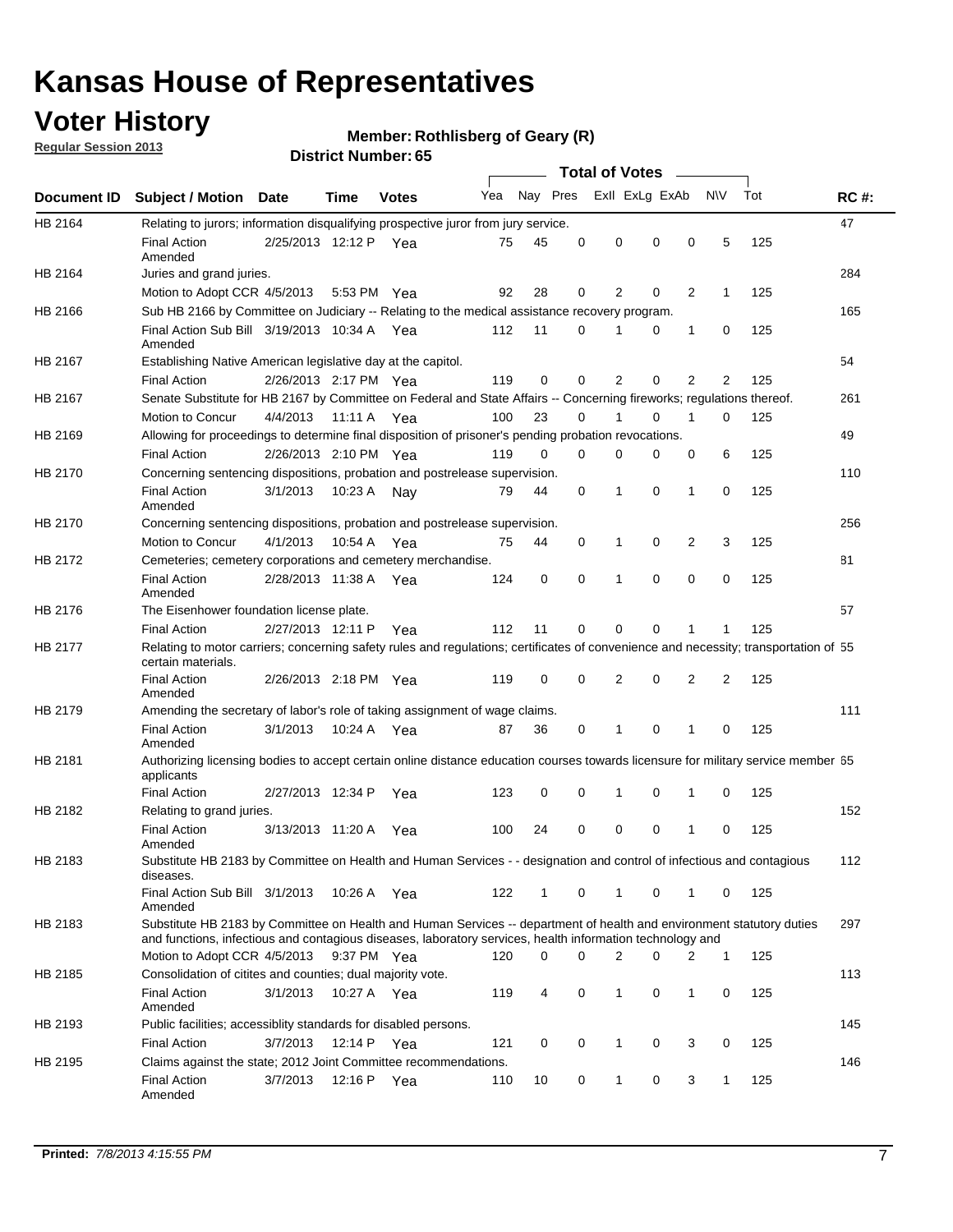## **Voter History**

**Member: Rothlisberg of Geary (R)** 

**Regular Session 2013**

|                |                                                                                                                                                                         |                       |             |              |     |          |             | <b>Total of Votes</b> |             |                |             |     |             |
|----------------|-------------------------------------------------------------------------------------------------------------------------------------------------------------------------|-----------------------|-------------|--------------|-----|----------|-------------|-----------------------|-------------|----------------|-------------|-----|-------------|
| Document ID    | <b>Subject / Motion Date</b>                                                                                                                                            |                       | Time        | <b>Votes</b> | Yea | Nay Pres |             | Exll ExLg ExAb        |             |                | N\V         | Tot | <b>RC#:</b> |
| HB 2197        | Kansas state high school activities association; membership of board of directors and executive board.                                                                  |                       |             |              |     |          |             |                       |             |                |             |     | 249         |
|                | <b>Emergency Final</b><br><b>Action Amend</b>                                                                                                                           | 3/26/2013 8:46 PM Yea |             |              | 69  | 53       | 0           | 1                     | 0           | 2              | 0           | 125 |             |
| HB 2199        | Second amendment protection act.                                                                                                                                        |                       |             |              |     |          |             |                       |             |                |             |     | 157         |
|                | <b>Final Action</b><br>Amended                                                                                                                                          | 3/14/2013 11:34 A     |             | Yea          | 94  | 29       | 0           | 0                     | 0           | 2              | 0           | 125 |             |
| HB 2199        | Senate Substitute for HB 2199 by Committee on Federal and State Affairs--Secretary of Administration; successor; diretor of                                             |                       |             |              |     |          |             |                       |             |                |             |     | 313         |
|                | accounts and reports; certain rules and regulations; Kansas liquor control act.                                                                                         |                       |             |              |     |          |             |                       |             |                |             |     |             |
|                | Motion to adopt CCR 5/22/2013 2:17 PM Yea                                                                                                                               |                       |             |              | 89  | 23       | 0           | 1                     | 0           | 12             | 0           | 125 |             |
| HB 2200        | Executive chief information technology officer; office of information tehcnology services.                                                                              |                       |             |              |     |          |             |                       |             |                |             |     | 114         |
|                | <b>Final Action</b><br>Amended                                                                                                                                          | 3/1/2013              | 10:28 A     | Yea          | 121 | 2        | 0           | 1                     | 0           | 1              | 0           | 125 |             |
| HB 2201        | Telecommunications; regulation by the state corporation commission and distributions from the Kansas universal service<br>fund.                                         |                       |             |              |     |          |             |                       |             |                |             |     | 33          |
|                | <b>Final Action</b><br>Amended                                                                                                                                          | 2/18/2013 11:24 A     |             | Yea          | 118 | 1        | 0           | 2                     | 0           | 4              | 0           | 125 |             |
| HB 2201        | Telecommunications; regulation by the state corporation commission and distributions from the Kansas universal service<br>fund.                                         |                       |             |              |     |          |             |                       |             |                |             |     | 278         |
|                | Motion to Adopt CCR 4/5/2013                                                                                                                                            |                       | 12:57 P     | Yea          | 99  | 20       | 0           | 2                     | 0           | 3              | 1           | 125 |             |
| HB 2202        | Providing automatic relief from certain motor carrier restrictions upon the governor's declaration of emergency.                                                        |                       |             |              |     |          |             |                       |             |                |             |     | 44          |
|                | <b>Final Action</b><br>Amended                                                                                                                                          | 2/20/2013 12:25 P     |             | Yea          | 122 | 0        | 0           | 0                     | 0           | 0              | 3           | 125 |             |
| HB 2203        | Relating to exercise of religion.                                                                                                                                       |                       |             |              |     |          |             |                       |             |                |             |     | 115         |
|                | <b>Final Action</b><br>Amended                                                                                                                                          | 3/1/2013              | 10:31 A     | Yea          | 109 | 14       | 0           | 1                     | 0           | 1              | 0           | 125 |             |
| HB 2203        | Relating to exercise of religion.                                                                                                                                       |                       |             |              |     |          |             |                       |             |                |             |     | 200         |
|                | Motion to Concur                                                                                                                                                        | 3/25/2013 9:41 AM Yea |             |              | 109 | 12       | 0           | 2                     | $\mathbf 0$ | $\overline{2}$ | 0           | 125 |             |
| HB 2204        | Relating to redemption of real property.                                                                                                                                |                       |             |              |     |          |             |                       |             |                |             |     | 116         |
|                | <b>Final Action</b><br>Amended                                                                                                                                          | 3/1/2013              | 10:32 A     | Yea          | 123 | 0        | $\mathbf 0$ | 1                     | 0           | 1              | $\mathbf 0$ | 125 |             |
| HB 2204        | Extending the judicial branch surcharge for two years.                                                                                                                  |                       |             |              |     |          |             |                       |             |                |             |     | 308         |
|                | Motion to adopt CCR 5/13/2013 10:38 A                                                                                                                                   |                       |             | Yea          | 121 | 1        | 0           | 0                     | 0           | 3              | 0           | 125 |             |
| HB 2205        | Adoption hearings; time and waiver of notice.                                                                                                                           |                       |             |              |     |          |             |                       |             |                |             |     | 117         |
|                | <b>Final Action</b><br>Amended                                                                                                                                          | 3/1/2013              | 10:33 A     | Yea          | 123 | 0        | 0           | 1                     | 0           | 1              | 0           | 125 |             |
| HB 2207        | Substitute HB 2207 by Committee on Agriculture and Natural Resources--Amending provisions relating to the regulation and<br>certification of animal feeding facilities. |                       |             |              |     |          |             |                       |             |                |             |     | 56          |
|                | Final Action Sub Bill 2/26/2013 2:20 PM Yea                                                                                                                             |                       |             |              | 119 | 0        | 0           | $\overline{2}$        | 0           | 2              | 2           | 125 |             |
| <b>HB 2207</b> | Substitute HB 2207 by Committee on Agriculture and Natural Resources--Amending provisions relating to the regulation and<br>certification of animal feeding facilities. |                       |             |              |     |          |             |                       |             |                |             |     | 257         |
|                | Motion to Concur                                                                                                                                                        | 4/1/2013              | 2:23 PM Yea |              | 119 | 0        | 0           | 1                     | 0           | 3              | 2           | 125 |             |
| HB 2209        | Amendments to the Kansas offender registration act.                                                                                                                     |                       |             |              |     |          |             |                       |             |                |             |     | 66          |
|                | Final Action<br>Amended                                                                                                                                                 | 2/27/2013 12:35 P Yea |             |              | 123 | 0        | 0           | $\mathbf{1}$          | 0           | $\mathbf{1}$   | 0           | 125 |             |
| HB 2210        | Elections; change of party affiliation.                                                                                                                                 |                       |             |              |     |          |             |                       |             |                |             |     | 132         |
|                | <b>Emergency Final</b><br><b>Action Amend</b>                                                                                                                           | 3/1/2013              | 1:02 PM Yea |              | 72  | 49       | 0           | 1                     | 0           | 1              | 2           | 125 |             |
| HB 2212        | Concerning the requirements to receiving a service grant through the veterans claims assistance program.                                                                |                       |             |              |     |          |             |                       |             |                |             |     | 118         |
|                | <b>Final Action</b>                                                                                                                                                     | 3/1/2013              | 10:34 A Yea |              | 123 | 0        | 0           | $\mathbf{1}$          | 0           | 1              | 0           | 125 |             |
| HB 2213        | Member elections and retirement benefit determinations and one-time payments under KPERS act of 2015.                                                                   |                       |             |              |     |          |             |                       |             |                |             |     | 27          |
|                | <b>Final Action</b><br>Amended                                                                                                                                          | 2/15/2013 11:19 A Yea |             |              | 115 | 0        | 0           | 2                     | 2           | 3              | 3           | 125 |             |
| HB 2213        | Member elections and retirement benefit determinations and one-time payments under KPERS act of 2015.                                                                   |                       |             |              |     |          |             |                       |             |                |             |     | 311         |
|                | Motion to adopt CCR 5/20/2013 2:11 PM Yea                                                                                                                               |                       |             |              | 104 | 0        | 0           | 1                     | 0           | 16             | 4           | 125 |             |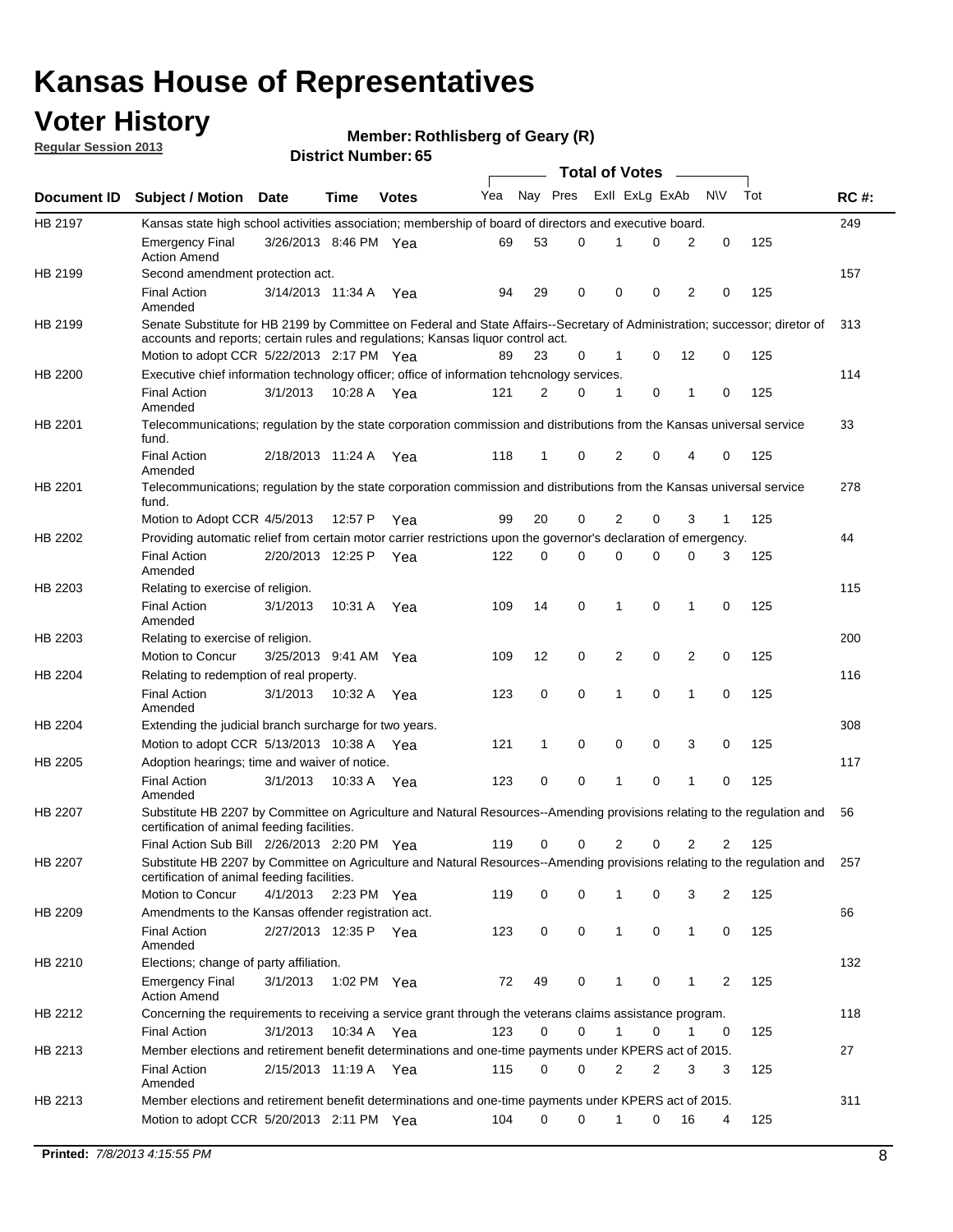## **Voter History**

**Member: Rothlisberg of Geary (R)** 

**Regular Session 2013**

|                    |                                                                                                                                                                                                       |                       |             | טט , וסעווווטרו ועו ווכוש |                             |              |          |              | <b>Total of Votes</b> | $\sim$         |     |     |             |
|--------------------|-------------------------------------------------------------------------------------------------------------------------------------------------------------------------------------------------------|-----------------------|-------------|---------------------------|-----------------------------|--------------|----------|--------------|-----------------------|----------------|-----|-----|-------------|
| <b>Document ID</b> | <b>Subject / Motion</b>                                                                                                                                                                               | Date                  | Time        | <b>Votes</b>              | Yea Nay Pres ExII ExLg ExAb |              |          |              |                       |                | N\V | Tot | <b>RC#:</b> |
| HB 2216            | Repealing certain joint committees and amending related statutes; amending the joint committees on special claims against<br>the state.                                                               |                       |             |                           |                             |              |          |              |                       |                |     |     | 119         |
|                    | <b>Final Action</b><br>Amended                                                                                                                                                                        | 3/1/2013              | 10:36 A     | Yea                       | 91                          | 32           | 0        | 1            | 0                     | 1              | 0   | 125 |             |
| HB 2216            | Repealing certain joint committees and amending related statutes; amending the joint committees on special claims against<br>the state.                                                               |                       |             |                           |                             |              |          |              |                       |                |     |     | 323         |
|                    | Motion to adopt CCR 6/2/2013                                                                                                                                                                          |                       | 12:18 A     | Yea                       | 81                          | 28           | 0        | 1            | 0                     | 6              | 9   | 125 |             |
| HB 2217            | Creating the crime of female genital mutilation and setting the penalty.                                                                                                                              |                       |             |                           |                             |              |          |              |                       |                |     |     | 120         |
|                    | <b>Final Action</b><br>Amended                                                                                                                                                                        | 3/1/2013              |             | 10:37 A Yea               | 123                         | 0            | 0        | 1            | $\mathbf 0$           | $\mathbf{1}$   | 0   | 125 |             |
| HB 2218            | Driving under the influence of alcohol or drugs; tests; implied consent; administrative hearings.                                                                                                     |                       |             |                           |                             |              |          |              |                       |                |     |     | 82          |
|                    | <b>Final Action</b>                                                                                                                                                                                   | 2/28/2013 11:40 A Yea |             |                           | 124                         | 0            | 0        | 1            | $\Omega$              | 0              | 0   | 125 |             |
| HB 2218            | Driving under the influence of alcohol or drugs; boating under the influence of alcohol or drugs; tests; implied consent;<br>administrative hearings; aggravated battery DUI.                         |                       |             |                           |                             |              |          |              |                       |                |     |     | 303         |
|                    | Motion to adopt CCR 5/9/2013                                                                                                                                                                          |                       | 11:46 A Yea |                           | 120                         | 2            | 0        | 1            | 0                     | 1              | 1   | 125 |             |
| HB 2221            | Enacting the equal access act; school employees; professional employees organization.                                                                                                                 |                       |             |                           |                             |              |          |              |                       |                |     |     | 83          |
|                    | <b>Final Action</b>                                                                                                                                                                                   | 2/28/2013 11:42 A Yea |             |                           | 71                          | 53           | 0        | 1            | 0                     | 0              | 0   | 125 |             |
| HB 2222            | School districts; bullying policies.<br><b>Emergency Final</b>                                                                                                                                        | 3/1/2013              |             | 1:13 PM Pres              | 119                         | $\mathbf{1}$ | 1        | 1            | 0                     | $\mathbf{1}$   | 2   | 125 | 141         |
|                    | <b>Action Amend</b>                                                                                                                                                                                   |                       |             |                           |                             |              |          |              |                       |                |     |     |             |
| HB 2228            | Decreased employer payments to group insurance reserve fund for KPERS plan of death and long-term disability benefits<br>during fiscal years 2014 and 2015.                                           |                       |             |                           |                             |              |          |              |                       |                |     |     | 28          |
|                    | <b>Final Action</b><br>Amended                                                                                                                                                                        | 2/15/2013 11:21 A Yea |             |                           | 115                         | 0            | 0        | 2            | 2                     | 3              | 3   | 125 |             |
| HB 2231            | Substitute HB 2231 by Committee on Appropriations - Appropriations for FY 2014, FY 2015, FY 2016, FY 2017 and FY 2018<br>for various state agencies; capital improvement projects.                    |                       |             |                           |                             |              |          |              |                       |                |     |     | 177         |
|                    | Final Action Sub Bill 3/20/2013 10:29 A Yea<br>Amended                                                                                                                                                |                       |             |                           | 68                          | 55           | 0        |              | 0                     | 1              | 0   | 125 |             |
| HB 2234            | Contracts between the Kansas turnpike authority and the Kansas department of transportation.                                                                                                          |                       |             |                           |                             |              |          |              |                       |                |     |     | 151         |
|                    | <b>Final Action</b><br>Amended                                                                                                                                                                        | 3/11/2013 11:16 A Yea |             |                           | 81                          | 41           | $\Omega$ | 0            | 1                     | $\overline{2}$ | 0   | 125 |             |
| HB 2234            | Naming the secretary of transportation as the director of operations of the Kansas turnpike authority; pertaining to certain<br>contracts between the authority and the department of transportation. |                       |             |                           |                             |              |          |              |                       |                |     |     | 299         |
|                    | Motion to Adopt CCR 4/5/2013                                                                                                                                                                          |                       | 10:12 P     | Yea                       | 76                          | 44           | 0        | 2            | 0                     | 2              | 1   | 125 |             |
| HB 2244            | Taxation of watercraft.<br><b>Emergency Final</b>                                                                                                                                                     | 3/26/2013 8:49 PM Yea |             |                           | 107                         | 15           | 0        | 1            | 0                     | 2              | 0   | 125 | 250         |
|                    | <b>Action Amend</b>                                                                                                                                                                                   |                       |             |                           |                             |              |          |              |                       |                |     |     |             |
| HB 2249            | City annexation of fire district land; double taxation; refund.                                                                                                                                       |                       |             |                           |                             |              |          |              |                       |                |     |     | 121         |
|                    | Final Action 3/1/2013 10:39 A Yea<br>Amended                                                                                                                                                          |                       |             |                           | 101                         | 22           | 0        | $\mathbf{1}$ | 0                     | $\mathbf{1}$   | 0   | 125 |             |
| HB 2249            | Certain property issues; fire districts; historic preservation; solid waste.                                                                                                                          |                       |             |                           |                             |              |          |              |                       |                |     |     | 310         |
|                    | Motion to Adopt CCR 5/17/2013 10:25 A Yea                                                                                                                                                             |                       |             |                           | 92                          | 18           | 0        | 1            | 0                     | 14             | 0   | 125 |             |
| HB 2252            | Eliminating the statute of limitations for prosecutions of rape and aggravated criminal sodomy.                                                                                                       |                       |             |                           |                             |              |          |              |                       |                |     |     | 122         |
|                    | <b>Final Action</b><br>Amended                                                                                                                                                                        | 3/1/2013              | 10:40 A Yea |                           | 123                         | 0            | 0        | 1            | 0                     | $\mathbf{1}$   | 0   | 125 |             |
| HB 2253            | Abortion; prohibiting funding for abortion services; amending late-term abortion and woman's- right-to-know statutes.                                                                                 |                       |             |                           |                             |              |          |              |                       |                |     |     | 178         |
|                    | <b>Final Action</b><br>Amended                                                                                                                                                                        | 3/20/2013 10:31 A Yea |             |                           | 92                          | 31           | 0        | 1            | 0                     | 1              | 0   | 125 |             |
| HB 2253            | Abortion; prohibiting funding for abortion services; amending late-term abortion and woman's- right-to-know statutes.                                                                                 |                       |             |                           |                             |              |          |              |                       |                |     |     | 301         |
|                    | Motion to Adopt CCR 4/5/2013                                                                                                                                                                          |                       |             | 10:34 P Yea               | 90                          | 30           | 0        | 2            | 0                     | 2              | 1   | 125 |             |
| HB 2255            | Economic development; investments in telecommunications machinery and equipment.                                                                                                                      |                       |             |                           |                             |              |          |              |                       |                |     |     | 142         |
|                    | EFA Sub Bill<br>Amended                                                                                                                                                                               | 3/1/2013              |             | 1:15 PM $Yea$             | 116                         | 5            | 0        | 1            | 0                     | 1              | 2   | 125 |             |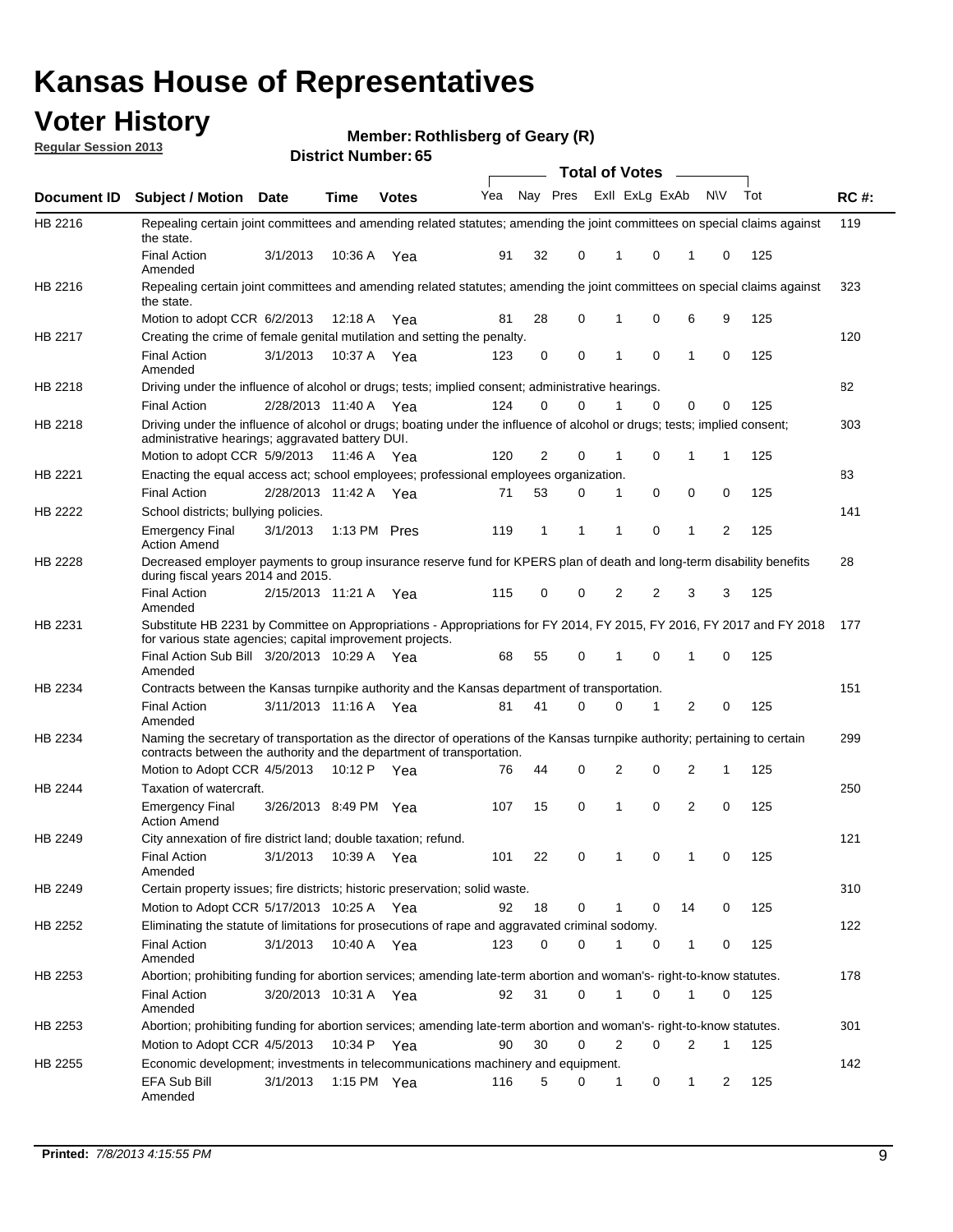## **Voter History**

**Member: Rothlisberg of Geary (R)** 

**Regular Session 2013**

|             |                                                                                                                                                                                       |                       |             |               |     |          |   | <b>Total of Votes</b> |              |                |                |     |             |
|-------------|---------------------------------------------------------------------------------------------------------------------------------------------------------------------------------------|-----------------------|-------------|---------------|-----|----------|---|-----------------------|--------------|----------------|----------------|-----|-------------|
| Document ID | <b>Subject / Motion</b>                                                                                                                                                               | <b>Date</b>           | Time        | <b>Votes</b>  | Yea | Nay Pres |   | Exll ExLg ExAb        |              |                | <b>NV</b>      | Tot | <b>RC#:</b> |
| HB 2259     | Domestic relations; relating to dissolution of marriage;                                                                                                                              |                       |             |               |     |          |   |                       |              |                |                |     | 58          |
|             | <b>Final Action</b>                                                                                                                                                                   | 2/27/2013 12:12 P     |             | Yea           | 123 | 0        | 0 |                       | 0            |                | 0              | 125 |             |
| HB 2261     | Authorizing the expenditure of unencumbered balances held by school district; removing the cap for contingency reserve<br>fund.                                                       |                       |             |               |     |          |   |                       |              |                |                |     | 48          |
|             | <b>Final Action</b><br>Amended                                                                                                                                                        | 2/25/2013 12:13 P     |             | Yea           | 120 | 0        | 0 | 0                     | 0            | 0              | 5              | 125 |             |
| HB 2261     | School districts; expenditure of unencumbered bala ces; removing the cap for contingency reserve fund; establishing celebrate 305<br>freedom week; bullying policies. ies.            |                       |             |               |     |          |   |                       |              |                |                |     |             |
|             | Motion to adopt CCR 5/9/2013                                                                                                                                                          |                       |             | 2:25 PM $Yea$ | 119 | 1        | 0 | 1                     | 0            | 4              | 0              | 125 |             |
| HB 2262     | Substitute HB 2262 by Committee on Appropriations - Amending the percentage amount that is deposited into the oil and gas 210<br>valuation depletion trust fund from 12.41% to 8.25%. |                       |             |               |     |          |   |                       |              |                |                |     |             |
|             | Final Action Sub Bill 3/26/2013 9:58 AM Yea                                                                                                                                           |                       |             |               | 96  | 23       | 0 |                       | 0            | 5              | 0              | 125 |             |
| HB 2267     | Income tax, credits, high performance incentive program; subtraction modifications, certain expenses related to living dinor<br>organ donations.                                      |                       |             |               |     |          |   |                       |              |                |                |     | 252         |
|             | <b>Emergency Final</b><br><b>Action Amend</b>                                                                                                                                         | 3/26/2013 8:52 PM Yea |             |               | 106 | 16       | 0 | 1                     | 0            | $\overline{2}$ | 0              | 125 |             |
| HB 2269     | John Bower memorial highway.                                                                                                                                                          |                       |             |               |     |          |   |                       |              |                |                |     | 84          |
|             | <b>Final Action</b><br>Amended                                                                                                                                                        | 2/28/2013 11:44 A     |             | Yea           | 114 | 10       | 0 | 1                     | 0            | 0              | 0              | 125 |             |
| HB 2272     | Exempting IRB-purchased property from property taxatin without state ownerhsip requirement.                                                                                           |                       |             |               |     |          |   |                       |              |                |                |     | 123         |
|             | <b>Final Action</b>                                                                                                                                                                   | 3/1/2013              |             | 10:41 A Yea   | 123 | 0        | 0 | 1                     | 0            | $\mathbf{1}$   | 0              | 125 |             |
| HB 2278     | Creating a penalty enhancement for the theft or burglary of a firearm.                                                                                                                |                       |             |               |     |          |   |                       |              |                |                |     | 135         |
|             | <b>Emergency Final</b><br><b>Action Amend</b>                                                                                                                                         | 3/1/2013              |             | 1:06 PM Yea   | 117 | 4        | 0 | 1                     | 0            | 1              | 2              | 125 |             |
| HB 2280     | School districts; establishing celebrate freedom week and related curriculum.                                                                                                         |                       |             |               |     |          |   |                       |              |                |                |     | 140         |
|             | <b>Emergency Final</b><br><b>Action Amend</b>                                                                                                                                         | 3/1/2013              | 1:12 PM Yea |               | 95  | 25       | 1 | $\mathbf 1$           | $\mathbf 0$  | 1              | 2              | 125 |             |
| HB 2294     | Kansas uniform securities act.                                                                                                                                                        |                       |             |               |     |          |   |                       |              |                |                |     | 124         |
|             | <b>Final Action</b>                                                                                                                                                                   | 3/1/2013              | 10:42 A     | Yea           | 123 | 0        | 0 | 1                     | 0            | 1              | 0              | 125 |             |
| HB 2296     | Campaign finance; permitted uses of campaign funds.                                                                                                                                   |                       |             |               |     |          |   |                       |              |                |                |     | 148         |
|             | <b>Final Action</b>                                                                                                                                                                   | 3/8/2013              |             | 11:12 A Yea   | 120 | 1        | 0 | 0                     | $\mathbf{1}$ | $\overline{2}$ | $\mathbf{1}$   | 125 |             |
| HB 2298     | Amending the crimes of interference with law enforcement and giving a false alarm.                                                                                                    |                       |             |               |     |          |   |                       |              |                |                |     | 136         |
|             | <b>Emergency Final</b><br>Action                                                                                                                                                      | 3/1/2013              |             | 1:07 PM Yea   | 121 | 0        | 0 | 1                     | 0            | 1              | $\overline{2}$ | 125 |             |
| HB 2302     | Relating to drug screening, criminal history record check and fingerprinting of certain persons and employees.                                                                        |                       |             |               |     |          |   |                       |              |                |                |     | 85          |
|             | <b>Final Action</b><br>Amended                                                                                                                                                        | 2/28/2013 11:45 A     |             | Yea           | 124 | 0        | 0 | 1                     | 0            | 0              | 0              | 125 |             |
| HB 2303     | Relating to drivier's license fees; driving under the influence equipment fund.                                                                                                       |                       |             |               |     |          |   |                       |              |                |                |     | 125         |
|             | <b>Final Action</b><br>Amended                                                                                                                                                        | 3/1/2013 10:44 A Yea  |             |               | 113 | 10       | 0 | $\mathbf{1}$          | 0            |                | 0              | 125 |             |
| HB 2305     | Kansas storage tank act and containment of underground storage tanks.                                                                                                                 |                       |             |               |     |          |   |                       |              |                |                |     | 126         |
|             | <b>Final Action</b>                                                                                                                                                                   | 3/1/2013              | 10:45 A     | Yea           | 123 | 0        | 0 | $\mathbf 1$           | 0            | $\mathbf{1}$   | 0              | 125 |             |
| HB 2305     | Kansas storage tank act and containment of underground storage tanks.                                                                                                                 |                       |             |               |     |          |   |                       |              |                |                |     | 197         |
|             | Motion to Concur                                                                                                                                                                      | 3/22/2013 11:36 A Yea |             |               | 119 | 0        | 0 | 2                     | 0            | 3              | $\mathbf{1}$   | 125 |             |
| HB 2311     | Increasing delinquent registration fees.                                                                                                                                              |                       |             |               |     |          |   |                       |              |                |                |     | 127         |
|             | <b>Final Action</b>                                                                                                                                                                   | 3/1/2013              | 10:50 A     | Nay           | 24  | 99       | 0 | 1                     | 0            | 1              | 0              | 125 |             |
| HB 2312     | Kansas uninsurable health insurance plan; increase in life time limit.                                                                                                                |                       |             |               |     |          |   |                       |              |                |                |     | 95          |
|             | <b>Final Action</b>                                                                                                                                                                   | 3/1/2013              |             | 9:53 AM Yea   | 123 | 0        | 0 | 1                     | 0            | 1              | 0              | 125 |             |
| HB 2318     | Authorizing use of motorcycle headlamp modulation systems and side lamps.                                                                                                             |                       |             |               |     |          |   |                       |              |                |                |     | 128         |
|             | <b>Final Action</b><br>Amended                                                                                                                                                        | 3/1/2013              | 10:52 A Yea |               | 123 | 0        | 0 | 1                     | 0            | 1              | 0              | 125 |             |
| HB 2318     | Authorizing use of motorcycle headlamp modulation systems and side lamps.                                                                                                             |                       |             |               |     |          |   |                       |              |                |                |     | 201         |
|             | Motion to Concur                                                                                                                                                                      | 3/25/2013 9:44 AM Yea |             |               | 121 | 0        | 0 | $\overline{2}$        | 0            | $\overline{2}$ | 0              | 125 |             |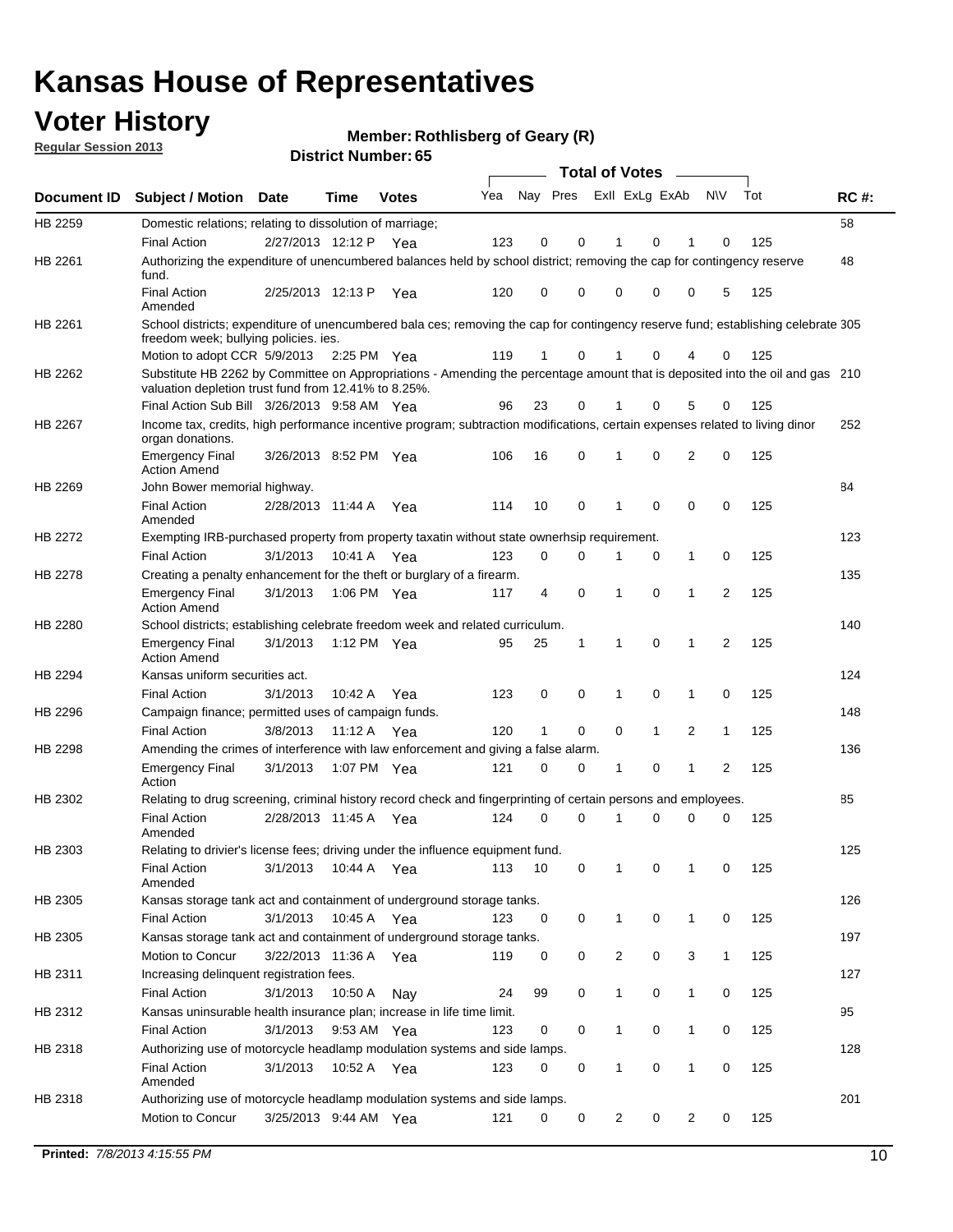## **Voter History**

**Regular Session 2013**

#### **Member: Rothlisberg of Geary (R)**

|             |                                                                                                                                                                                             |                       |             |               |     |             |             | <b>Total of Votes</b> |             |                |             |     |             |
|-------------|---------------------------------------------------------------------------------------------------------------------------------------------------------------------------------------------|-----------------------|-------------|---------------|-----|-------------|-------------|-----------------------|-------------|----------------|-------------|-----|-------------|
| Document ID | <b>Subject / Motion</b>                                                                                                                                                                     | Date                  | Time        | <b>Votes</b>  | Yea | Nay Pres    |             | Exll ExLg ExAb        |             |                | <b>NV</b>   | Tot | <b>RC#:</b> |
| HB 2319     | Creating the coalition of innovative districts act.                                                                                                                                         |                       |             |               |     |             |             |                       |             |                |             |     | 149         |
|             | <b>Final Action</b><br>Amended                                                                                                                                                              | 3/8/2013              | 11:17 A     | Yea           | 74  | 47          | 0           | 0                     | 1           | 3              | 0           | 125 |             |
| HB 2319     | Creating the coalition of innovative districts act.<br>Motion to Adopt CCR 4/5/2013                                                                                                         |                       |             | 1:03 PM Yea   | 71  | 47          | 0           | 2                     | 0           | 3              | 2           | 125 | 279         |
| HB 2322     | Relating to the division of health of the department of health and environment.                                                                                                             |                       |             |               |     |             |             |                       |             |                |             |     | 86          |
|             | <b>Final Action</b><br>Amended                                                                                                                                                              | 2/28/2013 11:46 A Yea |             |               | 118 | 6           | 0           | 1                     | 0           | 0              | 0           | 125 |             |
| HB 2326     | VoIP and IP enabled services.                                                                                                                                                               |                       |             |               |     |             |             |                       |             |                |             |     | 129         |
|             | <b>Final Action</b><br>Amended                                                                                                                                                              | 3/1/2013              | 10:53 A     | Yea           | 123 | $\mathbf 0$ | 0           | 1                     | $\mathbf 0$ | 1              | $\mathbf 0$ | 125 |             |
| HB 2338     | Courts; docket fees.                                                                                                                                                                        |                       |             |               |     |             |             |                       |             |                |             |     | 211         |
|             | <b>Final Action</b><br>Amended                                                                                                                                                              | 3/26/2013 10:00 A     |             | Yea           | 67  | 52          | 0           | $\mathbf 1$           | 0           | 5              | 0           | 125 |             |
| HB 2339     | Allowing insurers to return premiums to a policyholder separate from the notice of an adverse underwriting decision.                                                                        |                       |             |               |     |             |             |                       |             |                |             |     | 67          |
|             | <b>Final Action</b>                                                                                                                                                                         | 2/28/2013 11:16 A Yea |             |               | 124 | 0           | 0           | 1                     | 0           | 0              | 0           | 125 |             |
| HB 2339     | Combining life insurance with certain additional health related riders, insurance agents-lines of insurance, health insurance for 287<br>certain firefighters and law enforcement officers. |                       |             |               |     |             |             |                       |             |                |             |     |             |
|             | Motion to Adopt CCR 4/5/2013 7:15 PM Yea                                                                                                                                                    |                       |             |               | 116 | 4           | 0           | 2                     | 0           | 2              | 1           | 125 |             |
| HB 2343     | Relating to the secretary of health and environment; office of laboratory services.                                                                                                         |                       |             |               |     |             |             |                       |             |                |             |     | 130         |
|             | <b>Final Action</b>                                                                                                                                                                         | 3/1/2013              | 10:54 A Yea |               | 89  | 34          | 0           | $\mathbf{1}$          | 0           | 1              | 0           | 125 |             |
| HB 2349     | School districts; audit by legislative post audit committee.<br><b>Final Action</b>                                                                                                         | 2/28/2013 11:48 A Yea |             |               | 120 | 4           | 0           | 1                     | $\Omega$    | $\Omega$       | 0           | 125 | 87          |
|             | Amended                                                                                                                                                                                     |                       |             |               |     |             |             |                       |             |                |             |     |             |
| HB 2349     | School districts; audit by legislative post audit committee.                                                                                                                                |                       |             |               |     |             |             |                       |             |                |             |     | 291         |
|             | Motion to Concur                                                                                                                                                                            | 4/5/2013              |             | 7:55 PM Yea   | 118 | 2           | 0           | 2                     | 0           | $\overline{2}$ | 1           | 125 |             |
| HB 2352     | Maximum benefits increased for certain members of the Kansas police and firemen's retirement system.                                                                                        |                       |             |               |     |             |             | 1                     |             |                |             |     | 88          |
|             | <b>Final Action</b>                                                                                                                                                                         | 2/28/2013 11:49 A     |             | Yea           | 124 | 0           | 0           |                       | 0           | 0              | 0           | 125 |             |
| HB 2353     | Adding certain controlled substances as schedule I drugs.<br><b>Emergency Final</b><br>Action                                                                                               | 3/1/2013              |             | 1:09 PM Yea   | 121 | $\mathbf 0$ | $\mathbf 0$ | 1                     | 0           | 1              | 2           | 125 | 138         |
| HB 2357     | 242nd engineer company ae" KS army national guard ae" membrial highway.                                                                                                                     |                       |             |               |     |             |             |                       |             |                |             |     | 96          |
|             | <b>Final Action</b>                                                                                                                                                                         | 3/1/2013              |             | 9:54 AM Yea   | 123 | 0           | 0           | 1                     | 0           | 1              | 0           | 125 |             |
| HB 2357     | 242nd engineer company-KS army national guard- highway.                                                                                                                                     |                       |             |               |     |             |             |                       |             |                |             |     | 202         |
|             | Motion to Concur                                                                                                                                                                            | 3/25/2013 9:47 AM Yea |             |               | 121 | $\mathbf 0$ | $\mathbf 0$ | $\overline{2}$        | $\mathbf 0$ | $\overline{2}$ | 0           | 125 |             |
| HB 2363     | Exempting certain aggregate mining operations from department of health and environment regulations.                                                                                        |                       |             |               |     |             |             |                       |             |                |             |     | 131         |
|             | <b>Final Action</b><br>Amended                                                                                                                                                              | 3/1/2013              | 10:56 A     | Yea           | 123 | 0           | 0           | 1                     | 0           | 1              | 0           | 125 |             |
| HB 2363     | Water; wastewater regulations for sand and gravel; streams, dams and water obstructions.                                                                                                    |                       |             |               |     |             |             |                       |             |                |             |     | 280         |
|             | Motion to Adopt CCR 4/5/2013                                                                                                                                                                |                       |             | 1:10 PM $Yea$ | 119 | 0           | 0           | 2                     | 0           | 3              | 1           | 125 |             |
| HB 2368     | Relating to the governor's mental health services planning council.                                                                                                                         |                       |             |               |     |             |             |                       |             |                |             |     | 137         |
|             | <b>Emergency Final</b><br><b>Action Amend</b>                                                                                                                                               | 3/1/2013              |             | 1:08 PM Yea   | 121 | 0           | 0           | $\mathbf{1}$          | 0           | 1              | 2           | 125 |             |
| HB 2377     | Relating to court fees and costs; judicial branch surcharge fund.                                                                                                                           |                       |             |               |     |             |             |                       |             |                |             |     | 212         |
|             | <b>Final Action</b>                                                                                                                                                                         | 3/26/2013 10:01 A Yea |             |               | 118 | 1           | 0           |                       | 0           | 5              | 0           | 125 |             |
| HB 2378     | Sales tax exemption for sales of certain machinery and equipment used for surface mining activities.                                                                                        |                       |             |               |     |             |             |                       |             |                |             |     | 251         |
|             | <b>Emergency Final</b><br><b>Action Amend</b>                                                                                                                                               | 3/26/2013 8:51 PM Yea |             |               | 104 | 18          | 0           | 1                     | 0           | 2              | 0           | 125 |             |
| HB 2381     | Election campaign finance; removing certain limitations to contributions made during legislative sessions.                                                                                  |                       |             |               |     |             |             |                       |             |                |             |     | 198         |
|             | <b>Final Action</b><br>Amended                                                                                                                                                              | 3/25/2013 9:30 AM Yea |             |               | 100 | 21          | 0           | $\overline{2}$        | 0           | 2              | 0           | 125 |             |
| HB 2387     | Clarifying that felony murder is not a lesser included offense of capital murder.                                                                                                           |                       |             |               |     |             |             |                       |             |                |             |     | 213         |
|             | <b>Final Action</b>                                                                                                                                                                         | 3/26/2013 10:02 A     |             | Yea           | 117 | 2           | 0           | $\mathbf{1}$          | 0           | 5              | 0           | 125 |             |
|             | Printed: 7/8/2013 4:15:55 PM                                                                                                                                                                |                       |             |               |     |             |             |                       |             |                |             |     | 11          |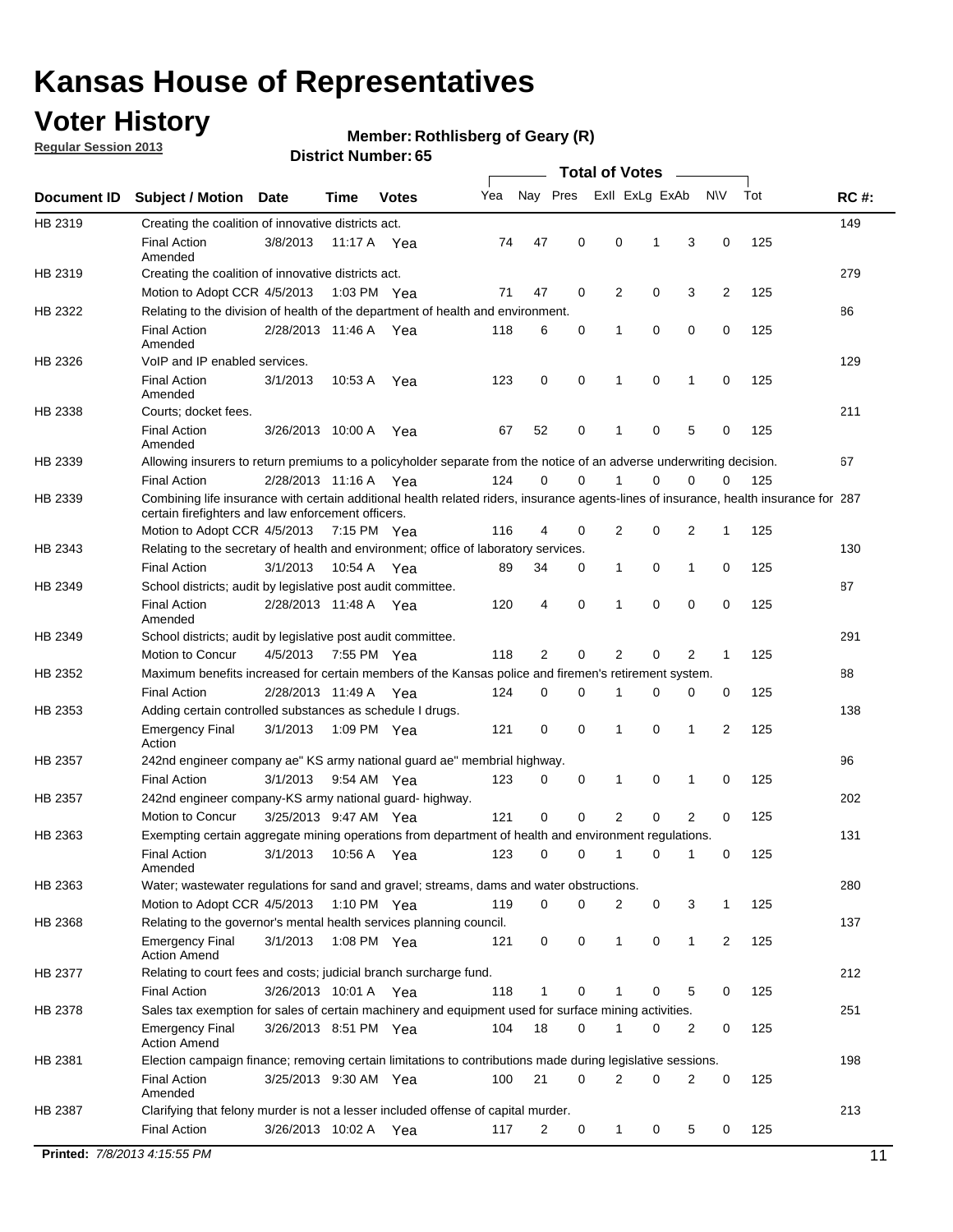## **Voter History**

**Member: Rothlisberg of Geary (R)** 

**Regular Session 2013**

|                 |                                                                                                                                                                                                                                                  |                       |             |              |     |              |          | <b>Total of Votes</b> |   |   |              |     |             |
|-----------------|--------------------------------------------------------------------------------------------------------------------------------------------------------------------------------------------------------------------------------------------------|-----------------------|-------------|--------------|-----|--------------|----------|-----------------------|---|---|--------------|-----|-------------|
| Document ID     | Subject / Motion Date                                                                                                                                                                                                                            |                       | Time        | <b>Votes</b> | Yea | Nay Pres     |          | Exll ExLg ExAb        |   |   | <b>NV</b>    | Tot | <b>RC#:</b> |
| HB 2389         | Capital murder; notice of intent to seek the death penalty.                                                                                                                                                                                      |                       |             |              |     |              |          |                       |   |   |              |     | 214         |
|                 | <b>Final Action</b>                                                                                                                                                                                                                              | 3/26/2013 10:03 A     |             | Yea          | 118 | 1            | 0        | 1                     | 0 | 5 | 0            | 125 |             |
| HB 2391         | School finance; amount of tax levy authorized to finance ancillary school facilities.                                                                                                                                                            |                       |             |              |     |              |          |                       |   |   |              |     | 237         |
|                 | <b>Emergency Final</b><br><b>Action Amend</b>                                                                                                                                                                                                    | 3/26/2013 8:30 PM Nav |             |              | 64  | 57           | 0        | $\mathbf{1}$          | 0 | 2 | 1            | 125 |             |
| HB 2391         | Senate Substitute for HB 2391 by Committee on Ways and Means - Creating the joint committee on uniform educational<br>standards oversight.                                                                                                       |                       |             |              |     |              |          |                       |   |   |              |     | 321         |
|                 | Sub Motion to Concur 6/1/2013                                                                                                                                                                                                                    |                       | 10:06 P     | Yea          | 55  | 58           | 0        | 0                     | 0 | 6 | 6            | 125 |             |
| HB 2396         | Allowing the secretary of administration to identify state owned real property as surplus property and establishing an appeals 253<br>process of such identification; also amending procedures for the disposition of state surplus real estate. |                       |             |              |     |              |          |                       |   |   |              |     |             |
|                 | <b>Emergency Final</b><br>Action Amend                                                                                                                                                                                                           | 3/26/2013 8:53 PM Yea |             |              | 122 | 0            | 0        |                       | 0 | 2 | 0            | 125 |             |
| HB 2403         | Issuing \$1,500,000,000 of pension obligation bonds to finance a portion of the unfunded actuarial liability of KPERS.                                                                                                                           |                       |             |              |     |              |          |                       |   |   |              |     | 236         |
|                 | <b>Final Action</b><br>Amended                                                                                                                                                                                                                   | 3/26/2013 8:29 PM Yea |             |              | 73  | 49           | 0        | 1                     | 0 | 2 | 0            | 125 |             |
| <b>HCR 5014</b> | Urging approval of the Presidential Permit application allowing the construction and operation of the TransCanada Keystone<br>XL Pipeline.                                                                                                       |                       |             |              |     |              |          |                       |   |   |              |     | 215         |
|                 | <b>Final Action</b>                                                                                                                                                                                                                              | 3/26/2013 10:05 A     |             | Yea          | 108 | 11           | 0        |                       | 0 | 5 | 0            | 125 |             |
| HR 6004         | Rules of House of Representatives, permanent rules of the 2013-2014 biennium.                                                                                                                                                                    |                       |             |              |     |              |          |                       |   |   |              |     | 4           |
|                 | <b>Final Action</b><br>Amended                                                                                                                                                                                                                   | 1/28/2013 11:09 A     |             | Yea          | 82  | 40           | 0        | 0                     | 0 | 3 | 0            | 125 |             |
| SB 1            | Legislative Post Audit; periodic audits of the State treasurer and the pooled money investment board.                                                                                                                                            |                       |             |              |     |              |          |                       |   |   |              |     | 216         |
|                 | <b>Final Action</b><br>Amended                                                                                                                                                                                                                   | 3/26/2013 10:06 A     |             | Yea          | 118 | 1            | 0        | 1                     | 0 | 5 | 0            | 125 |             |
| SB 16           | Kansas racketeer influenced and corrupt organization act, criminal street gangs.                                                                                                                                                                 |                       |             |              |     |              |          |                       |   |   |              |     | 217         |
|                 | <b>Final Action</b><br>Amended                                                                                                                                                                                                                   | 3/26/2013 10:12 A Yea |             |              | 74  | 45           | 0        | 1                     | 0 | 5 | 0            | 125 |             |
| SB 20           | Civil procedure; temporary restraining orders and poverty affidavits.                                                                                                                                                                            |                       |             |              |     |              |          |                       |   |   |              |     | 190         |
|                 | <b>Final Action</b><br>Amended                                                                                                                                                                                                                   | 3/22/2013 11:15 A     |             | Yea          | 119 | 0            | 0        | 2                     | 0 | 3 | 1            | 125 |             |
| SB 20           | Civil procedure; temporary restraining orders and poverty affidavits.                                                                                                                                                                            |                       |             |              |     |              |          |                       |   |   |              |     | 304         |
|                 | Motion to adopt CCR 5/9/2013                                                                                                                                                                                                                     |                       | 2:21 PM Yea |              | 119 | $\mathbf{1}$ | 0        | 1                     | 0 | 4 | 0            | 125 |             |
| SB 21           | Firearms; criminal possession of a firearm; expungement; personal and family protection act.                                                                                                                                                     |                       |             |              |     |              |          |                       |   |   |              |     | 255         |
|                 | <b>Emergency Final</b><br>Action                                                                                                                                                                                                                 | 3/26/2013 8:56 PM Yea |             |              | 119 | 3            | 0        |                       | 0 | 2 | 0            | 125 |             |
| SB 23           | Continuation of statewide tax levy for public schools.                                                                                                                                                                                           |                       |             |              |     |              |          |                       |   |   |              |     | 243         |
|                 | <b>Emergency Final</b><br><b>Action Amend</b>                                                                                                                                                                                                    | 3/26/2013 8:38 PM Yea |             |              | 122 | 0            | 0        | 1                     | 0 | 2 | 0            | 125 |             |
| <b>SB 23</b>    | School districts; sttewide tax levy for public schools; school finance amendments.                                                                                                                                                               |                       |             |              |     |              |          |                       |   |   |              |     | 296         |
|                 | Motion to Adopt CCR 4/5/2013 9:32 PM Yea                                                                                                                                                                                                         |                       |             |              | 119 | 1            | 0        | 2                     | 0 | 2 | 1            | 125 |             |
| <b>SB 24</b>    | Insurance - Risk-based capital requirements for property, casualty and life insurance companies.                                                                                                                                                 |                       |             |              |     |              |          |                       |   |   |              |     | 204         |
|                 | <b>Final Action</b>                                                                                                                                                                                                                              | 3/26/2013 9:50 AM Yea |             |              | 119 | 0            | 0        |                       | 0 | 5 | 0            | 125 |             |
| SB 25           | Insurance-Risk-based capital requirements for health organizations.                                                                                                                                                                              |                       |             |              |     |              |          |                       |   |   |              |     | 205         |
|                 | <b>Final Action</b>                                                                                                                                                                                                                              | 3/26/2013 9:51 AM Yea |             |              | 119 | 0            | 0        | 1                     | 0 | 5 | 0            | 125 |             |
| SB 27           | Eligibility of students under the military service scholarship program act.                                                                                                                                                                      |                       |             |              |     |              |          |                       |   |   |              |     | 166         |
|                 | <b>Final Action</b><br>Amended                                                                                                                                                                                                                   | 3/19/2013 10:35 A Yea |             |              | 123 | 0            | 0        |                       | 0 | 1 | 0            | 125 |             |
| SB 28           | Authorizing the division of emergency management within the adjutant general's department to accept certain real property.                                                                                                                       |                       |             |              |     |              |          |                       |   |   |              |     | 184         |
|                 | <b>Final Action</b>                                                                                                                                                                                                                              | 3/21/2013 11:22 A Yea |             |              | 121 | 0            | $\Omega$ | 1                     | 0 | 3 | $\Omega$     | 125 |             |
| SB 37           | Kansas home inspectors professional competence and financial responsibility act.                                                                                                                                                                 |                       |             |              |     |              |          |                       |   |   |              |     | 218         |
|                 | <b>Final Action</b>                                                                                                                                                                                                                              | 3/26/2013 10:14 A Yea |             |              | 102 | 17           | 0        | 1                     | 0 | 5 | 0            | 125 |             |
| SB 51           | Health insurance coverage for bankers association.                                                                                                                                                                                               |                       |             |              |     |              |          |                       |   |   |              |     | 189         |
|                 | <b>Final Action</b>                                                                                                                                                                                                                              | 3/22/2013 11:14 A Yea |             |              | 119 | 0            | 0        | 2                     | 0 | 3 | $\mathbf{1}$ | 125 |             |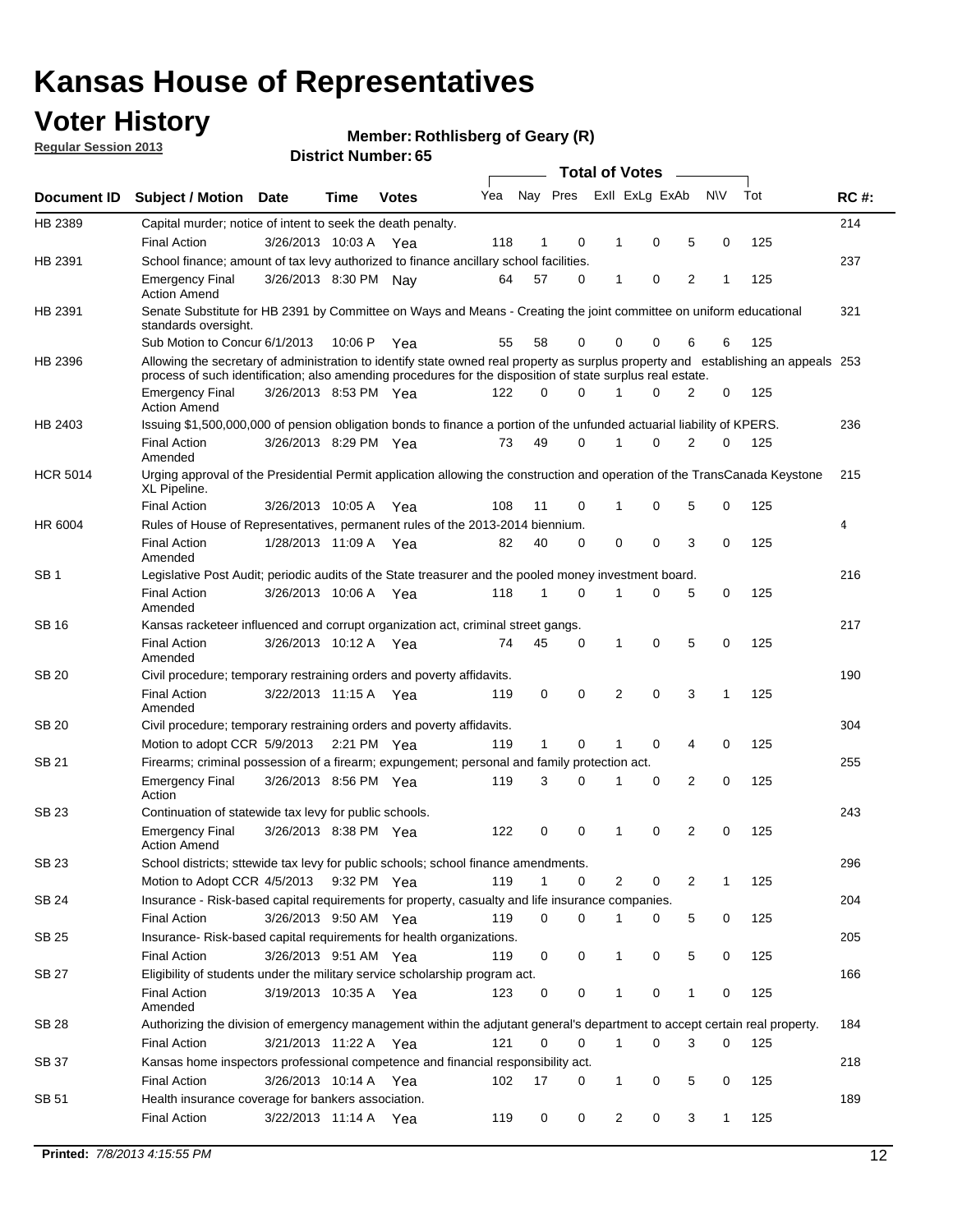## **Voter History**

**Member: Rothlisberg of Geary (R)** 

**Regular Session 2013**

| Exll ExLg ExAb<br>Nay Pres<br><b>NV</b><br>Tot<br>Yea<br><b>RC#:</b><br>Document ID<br><b>Subject / Motion</b><br><b>Date</b><br>Time<br><b>Votes</b><br>SB 52<br>238<br>Mortgage interest rate cap increase.<br>2<br>0<br>125<br><b>Emergency Final</b><br>3/26/2013 8:32 PM Yea<br>120<br>0<br>2<br>0<br>1<br>Action<br>SB 56<br>191<br>Transferring the recognition of county fair associations from the secretary of agriculture to the board of county<br>commissioners.<br><b>Final Action</b><br>0<br>0<br>2<br>0<br>3<br>125<br>3/22/2013 11:21 A<br>119<br>Yea<br>1<br>Amended<br><b>SB 57</b><br>Substitute for SB 57 by Committee on Agriculture - Agriculture; powers and duties of the department of agriculture relating to<br>192<br>poultry improvement plan and domesticated deer.<br>Final Action Sub Bill 3/22/2013 11:24 A Yea<br>79<br>40<br>0<br>2<br>0<br>3<br>125<br>$\mathbf 1$<br>Amended<br>SB 57<br>Substitute for SB 57 by Committee on Agriculture - Agriculture; powers and duties of the department of agriculture relating to<br>262<br>poultry improvement plan, stockyards and domesticated deer.<br>$\overline{2}$<br>Motion to adopt CCR 4/4/2013<br>80<br>42<br>0<br>0<br>0<br>125<br>$2:18$ PM Yea<br>SB 58<br>Sentencing for unlawful manufacturing of controlled substances.<br>219<br>0<br>5<br>0<br><b>Final Action</b><br>3/26/2013 10:15 A<br>0<br>0<br>125<br>119<br>1<br>Yea<br>Attorney general; reward for information.<br>193<br><b>SB 59</b><br>0<br>0<br>0<br>3<br><b>Final Action</b><br>3/22/2013 11:25 A<br>119<br>2<br>1<br>125<br>Yea<br>163<br>SB 62<br>Making gas pipeline safety terminology consistent with federal regulations.<br><b>Final Action</b><br>0<br>0<br>0<br>125<br>3/19/2013 10:32 A<br>123<br>0<br>1<br>Yea<br>1<br>SB 63<br>Elections; voting crimes, penalties and prosecution.<br>246<br>0<br>0<br>$\overline{2}$<br>0<br>53<br>125<br><b>Emergency Final</b><br>3/26/2013 8:42 PM Yea<br>69<br>1<br><b>Action Amend</b><br>220<br>SB 68<br>Driver's license examinations; locations.<br>5<br>3/26/2013 10:16 A<br>116<br>3<br>0<br>0<br>0<br>125<br><b>Final Action</b><br>1<br>Yea<br>167<br>SB 69<br>Motor vehicles; vehicle registration and license plates.<br>3/19/2013 10:37 A<br>117<br>6<br>0<br>0<br>$\mathbf{1}$<br>0<br>125<br><b>Final Action</b><br>1<br>Yea<br>Prison-made goods act; prohibiting prisoner production of manufactured or modular homes.<br>221<br>SB 74<br>3/26/2013 10:19 A<br>32<br>0<br>5<br>0<br>125<br><b>Final Action</b><br>87<br>0<br>1<br>Yea<br>222<br>SB 75<br>Record requirements and civil penalties relating to sales of plastic bulk merchandise containers.<br>5<br>101<br>18<br>0<br>0<br>0<br>125<br><b>Final Action</b><br>3/26/2013 10:21 A<br>Yea<br>1<br>Open records; requests for criminal justice information; restriction of certain officials' information from publicly accessible<br>194<br>SB 81<br>records.<br>0<br>$\overline{2}$<br>3<br><b>Final Action</b><br>119<br>0<br>0<br>125<br>3/22/2013 11:27 A<br>1<br>Yea<br>Amended<br><b>SB 83</b><br>187<br>House Substitute for SB 83 by Committee on Taxation - Income tax deductions and modifications; severance tax; sales tax;<br>delinquent tax liabilities.<br>25<br>0<br>0<br>3<br>125<br>Final Action Sub Bill 3/21/2013 11:30 A<br>96<br>1<br>0<br>Yea<br>SB 83<br>House Substitute for SB 83 by Committee on Taxation--Income tax deductions and modifications; severance tax; sales tax and 260<br>compensating use tax, preseumptions relating to nexus; property tax, exemptions, new automobile manufacturinge property;<br>taxation of watercraft; leased commercial and industrial property appeals; correction of clerical errors.<br>Motion to adopt CCR 4/3/2013<br>104<br>15<br>$\Omega$<br>0<br>125<br>10:35 A Yea<br>$\mathbf 1$<br>3<br>2<br>House Substitute for SB 84 by Committee on Taxation - Reduction to state income tax rates based on selected actual state<br>SB 84<br>188<br>general fund receipts computations; distribution of revenues from sales and compensating use tax; reduction of<br>Final Action Sub Bill 3/21/2013 11:34 A Yea<br>82<br>39<br>0<br>1<br>0<br>3<br>0<br>125<br>Amended<br>317<br>SB 84<br>House Substitute for SB 84 -- Reduction to state income tax rates based on selected actual state general fund receipts<br>computations; reduction of itemized deductions.<br>Motion to adopt CCR 5/28/2013 2:32 PM Yea<br>42<br>71<br>0<br>0<br>2<br>125<br>9<br>1<br>SB 84<br>House Substitute for SB 84 -- Reduction to state income tax rates based on selected actual state general fund receipts<br>319<br>computations; reduction of itemized deductions.<br>Motion to adopt CCR 5/30/2013 9:14 PM Nay<br>18<br>94<br>0<br>0<br>9<br>3<br>125<br>1<br>Motor vehicle insurance; providing proof of insurance by cellular phone or portable electronic device.<br>175<br>SB 85<br>125<br><b>Final Action</b><br>3/20/2013 10:25 A Yea<br>123<br>0<br>0<br>0<br>1<br>0 | <b>Total of Votes</b><br>$\overline{\phantom{a}}$ |  |  |  |  |  |  |  |  |  |  |  |  |
|-----------------------------------------------------------------------------------------------------------------------------------------------------------------------------------------------------------------------------------------------------------------------------------------------------------------------------------------------------------------------------------------------------------------------------------------------------------------------------------------------------------------------------------------------------------------------------------------------------------------------------------------------------------------------------------------------------------------------------------------------------------------------------------------------------------------------------------------------------------------------------------------------------------------------------------------------------------------------------------------------------------------------------------------------------------------------------------------------------------------------------------------------------------------------------------------------------------------------------------------------------------------------------------------------------------------------------------------------------------------------------------------------------------------------------------------------------------------------------------------------------------------------------------------------------------------------------------------------------------------------------------------------------------------------------------------------------------------------------------------------------------------------------------------------------------------------------------------------------------------------------------------------------------------------------------------------------------------------------------------------------------------------------------------------------------------------------------------------------------------------------------------------------------------------------------------------------------------------------------------------------------------------------------------------------------------------------------------------------------------------------------------------------------------------------------------------------------------------------------------------------------------------------------------------------------------------------------------------------------------------------------------------------------------------------------------------------------------------------------------------------------------------------------------------------------------------------------------------------------------------------------------------------------------------------------------------------------------------------------------------------------------------------------------------------------------------------------------------------------------------------------------------------------------------------------------------------------------------------------------------------------------------------------------------------------------------------------------------------------------------------------------------------------------------------------------------------------------------------------------------------------------------------------------------------------------------------------------------------------------------------------------------------------------------------------------------------------------------------------------------------------------------------------------------------------------------------------------------------------------------------------------------------------------------------------------------------------------------------------------------------------------------------------------------------------------------------------------------------------------------------------------------------------------------------------------------------------------------------------------------------------------------------------------------------------------------------------------------------------------------------------------------------------------------------------------------------------------------------------------------------------------------------------------------------------------------------------------------------------------------------------------------------------------------------------------------------------------------------------------------------------------------------------------------------------------------------------------------------------------------------------------------------------------------------------------------------------------------------------------------------------------------------------|---------------------------------------------------|--|--|--|--|--|--|--|--|--|--|--|--|
|                                                                                                                                                                                                                                                                                                                                                                                                                                                                                                                                                                                                                                                                                                                                                                                                                                                                                                                                                                                                                                                                                                                                                                                                                                                                                                                                                                                                                                                                                                                                                                                                                                                                                                                                                                                                                                                                                                                                                                                                                                                                                                                                                                                                                                                                                                                                                                                                                                                                                                                                                                                                                                                                                                                                                                                                                                                                                                                                                                                                                                                                                                                                                                                                                                                                                                                                                                                                                                                                                                                                                                                                                                                                                                                                                                                                                                                                                                                                                                                                                                                                                                                                                                                                                                                                                                                                                                                                                                                                                                                                                                                                                                                                                                                                                                                                                                                                                                                                                                                                                                   |                                                   |  |  |  |  |  |  |  |  |  |  |  |  |
|                                                                                                                                                                                                                                                                                                                                                                                                                                                                                                                                                                                                                                                                                                                                                                                                                                                                                                                                                                                                                                                                                                                                                                                                                                                                                                                                                                                                                                                                                                                                                                                                                                                                                                                                                                                                                                                                                                                                                                                                                                                                                                                                                                                                                                                                                                                                                                                                                                                                                                                                                                                                                                                                                                                                                                                                                                                                                                                                                                                                                                                                                                                                                                                                                                                                                                                                                                                                                                                                                                                                                                                                                                                                                                                                                                                                                                                                                                                                                                                                                                                                                                                                                                                                                                                                                                                                                                                                                                                                                                                                                                                                                                                                                                                                                                                                                                                                                                                                                                                                                                   |                                                   |  |  |  |  |  |  |  |  |  |  |  |  |
|                                                                                                                                                                                                                                                                                                                                                                                                                                                                                                                                                                                                                                                                                                                                                                                                                                                                                                                                                                                                                                                                                                                                                                                                                                                                                                                                                                                                                                                                                                                                                                                                                                                                                                                                                                                                                                                                                                                                                                                                                                                                                                                                                                                                                                                                                                                                                                                                                                                                                                                                                                                                                                                                                                                                                                                                                                                                                                                                                                                                                                                                                                                                                                                                                                                                                                                                                                                                                                                                                                                                                                                                                                                                                                                                                                                                                                                                                                                                                                                                                                                                                                                                                                                                                                                                                                                                                                                                                                                                                                                                                                                                                                                                                                                                                                                                                                                                                                                                                                                                                                   |                                                   |  |  |  |  |  |  |  |  |  |  |  |  |
|                                                                                                                                                                                                                                                                                                                                                                                                                                                                                                                                                                                                                                                                                                                                                                                                                                                                                                                                                                                                                                                                                                                                                                                                                                                                                                                                                                                                                                                                                                                                                                                                                                                                                                                                                                                                                                                                                                                                                                                                                                                                                                                                                                                                                                                                                                                                                                                                                                                                                                                                                                                                                                                                                                                                                                                                                                                                                                                                                                                                                                                                                                                                                                                                                                                                                                                                                                                                                                                                                                                                                                                                                                                                                                                                                                                                                                                                                                                                                                                                                                                                                                                                                                                                                                                                                                                                                                                                                                                                                                                                                                                                                                                                                                                                                                                                                                                                                                                                                                                                                                   |                                                   |  |  |  |  |  |  |  |  |  |  |  |  |
|                                                                                                                                                                                                                                                                                                                                                                                                                                                                                                                                                                                                                                                                                                                                                                                                                                                                                                                                                                                                                                                                                                                                                                                                                                                                                                                                                                                                                                                                                                                                                                                                                                                                                                                                                                                                                                                                                                                                                                                                                                                                                                                                                                                                                                                                                                                                                                                                                                                                                                                                                                                                                                                                                                                                                                                                                                                                                                                                                                                                                                                                                                                                                                                                                                                                                                                                                                                                                                                                                                                                                                                                                                                                                                                                                                                                                                                                                                                                                                                                                                                                                                                                                                                                                                                                                                                                                                                                                                                                                                                                                                                                                                                                                                                                                                                                                                                                                                                                                                                                                                   |                                                   |  |  |  |  |  |  |  |  |  |  |  |  |
|                                                                                                                                                                                                                                                                                                                                                                                                                                                                                                                                                                                                                                                                                                                                                                                                                                                                                                                                                                                                                                                                                                                                                                                                                                                                                                                                                                                                                                                                                                                                                                                                                                                                                                                                                                                                                                                                                                                                                                                                                                                                                                                                                                                                                                                                                                                                                                                                                                                                                                                                                                                                                                                                                                                                                                                                                                                                                                                                                                                                                                                                                                                                                                                                                                                                                                                                                                                                                                                                                                                                                                                                                                                                                                                                                                                                                                                                                                                                                                                                                                                                                                                                                                                                                                                                                                                                                                                                                                                                                                                                                                                                                                                                                                                                                                                                                                                                                                                                                                                                                                   |                                                   |  |  |  |  |  |  |  |  |  |  |  |  |
|                                                                                                                                                                                                                                                                                                                                                                                                                                                                                                                                                                                                                                                                                                                                                                                                                                                                                                                                                                                                                                                                                                                                                                                                                                                                                                                                                                                                                                                                                                                                                                                                                                                                                                                                                                                                                                                                                                                                                                                                                                                                                                                                                                                                                                                                                                                                                                                                                                                                                                                                                                                                                                                                                                                                                                                                                                                                                                                                                                                                                                                                                                                                                                                                                                                                                                                                                                                                                                                                                                                                                                                                                                                                                                                                                                                                                                                                                                                                                                                                                                                                                                                                                                                                                                                                                                                                                                                                                                                                                                                                                                                                                                                                                                                                                                                                                                                                                                                                                                                                                                   |                                                   |  |  |  |  |  |  |  |  |  |  |  |  |
|                                                                                                                                                                                                                                                                                                                                                                                                                                                                                                                                                                                                                                                                                                                                                                                                                                                                                                                                                                                                                                                                                                                                                                                                                                                                                                                                                                                                                                                                                                                                                                                                                                                                                                                                                                                                                                                                                                                                                                                                                                                                                                                                                                                                                                                                                                                                                                                                                                                                                                                                                                                                                                                                                                                                                                                                                                                                                                                                                                                                                                                                                                                                                                                                                                                                                                                                                                                                                                                                                                                                                                                                                                                                                                                                                                                                                                                                                                                                                                                                                                                                                                                                                                                                                                                                                                                                                                                                                                                                                                                                                                                                                                                                                                                                                                                                                                                                                                                                                                                                                                   |                                                   |  |  |  |  |  |  |  |  |  |  |  |  |
|                                                                                                                                                                                                                                                                                                                                                                                                                                                                                                                                                                                                                                                                                                                                                                                                                                                                                                                                                                                                                                                                                                                                                                                                                                                                                                                                                                                                                                                                                                                                                                                                                                                                                                                                                                                                                                                                                                                                                                                                                                                                                                                                                                                                                                                                                                                                                                                                                                                                                                                                                                                                                                                                                                                                                                                                                                                                                                                                                                                                                                                                                                                                                                                                                                                                                                                                                                                                                                                                                                                                                                                                                                                                                                                                                                                                                                                                                                                                                                                                                                                                                                                                                                                                                                                                                                                                                                                                                                                                                                                                                                                                                                                                                                                                                                                                                                                                                                                                                                                                                                   |                                                   |  |  |  |  |  |  |  |  |  |  |  |  |
|                                                                                                                                                                                                                                                                                                                                                                                                                                                                                                                                                                                                                                                                                                                                                                                                                                                                                                                                                                                                                                                                                                                                                                                                                                                                                                                                                                                                                                                                                                                                                                                                                                                                                                                                                                                                                                                                                                                                                                                                                                                                                                                                                                                                                                                                                                                                                                                                                                                                                                                                                                                                                                                                                                                                                                                                                                                                                                                                                                                                                                                                                                                                                                                                                                                                                                                                                                                                                                                                                                                                                                                                                                                                                                                                                                                                                                                                                                                                                                                                                                                                                                                                                                                                                                                                                                                                                                                                                                                                                                                                                                                                                                                                                                                                                                                                                                                                                                                                                                                                                                   |                                                   |  |  |  |  |  |  |  |  |  |  |  |  |
|                                                                                                                                                                                                                                                                                                                                                                                                                                                                                                                                                                                                                                                                                                                                                                                                                                                                                                                                                                                                                                                                                                                                                                                                                                                                                                                                                                                                                                                                                                                                                                                                                                                                                                                                                                                                                                                                                                                                                                                                                                                                                                                                                                                                                                                                                                                                                                                                                                                                                                                                                                                                                                                                                                                                                                                                                                                                                                                                                                                                                                                                                                                                                                                                                                                                                                                                                                                                                                                                                                                                                                                                                                                                                                                                                                                                                                                                                                                                                                                                                                                                                                                                                                                                                                                                                                                                                                                                                                                                                                                                                                                                                                                                                                                                                                                                                                                                                                                                                                                                                                   |                                                   |  |  |  |  |  |  |  |  |  |  |  |  |
|                                                                                                                                                                                                                                                                                                                                                                                                                                                                                                                                                                                                                                                                                                                                                                                                                                                                                                                                                                                                                                                                                                                                                                                                                                                                                                                                                                                                                                                                                                                                                                                                                                                                                                                                                                                                                                                                                                                                                                                                                                                                                                                                                                                                                                                                                                                                                                                                                                                                                                                                                                                                                                                                                                                                                                                                                                                                                                                                                                                                                                                                                                                                                                                                                                                                                                                                                                                                                                                                                                                                                                                                                                                                                                                                                                                                                                                                                                                                                                                                                                                                                                                                                                                                                                                                                                                                                                                                                                                                                                                                                                                                                                                                                                                                                                                                                                                                                                                                                                                                                                   |                                                   |  |  |  |  |  |  |  |  |  |  |  |  |
|                                                                                                                                                                                                                                                                                                                                                                                                                                                                                                                                                                                                                                                                                                                                                                                                                                                                                                                                                                                                                                                                                                                                                                                                                                                                                                                                                                                                                                                                                                                                                                                                                                                                                                                                                                                                                                                                                                                                                                                                                                                                                                                                                                                                                                                                                                                                                                                                                                                                                                                                                                                                                                                                                                                                                                                                                                                                                                                                                                                                                                                                                                                                                                                                                                                                                                                                                                                                                                                                                                                                                                                                                                                                                                                                                                                                                                                                                                                                                                                                                                                                                                                                                                                                                                                                                                                                                                                                                                                                                                                                                                                                                                                                                                                                                                                                                                                                                                                                                                                                                                   |                                                   |  |  |  |  |  |  |  |  |  |  |  |  |
|                                                                                                                                                                                                                                                                                                                                                                                                                                                                                                                                                                                                                                                                                                                                                                                                                                                                                                                                                                                                                                                                                                                                                                                                                                                                                                                                                                                                                                                                                                                                                                                                                                                                                                                                                                                                                                                                                                                                                                                                                                                                                                                                                                                                                                                                                                                                                                                                                                                                                                                                                                                                                                                                                                                                                                                                                                                                                                                                                                                                                                                                                                                                                                                                                                                                                                                                                                                                                                                                                                                                                                                                                                                                                                                                                                                                                                                                                                                                                                                                                                                                                                                                                                                                                                                                                                                                                                                                                                                                                                                                                                                                                                                                                                                                                                                                                                                                                                                                                                                                                                   |                                                   |  |  |  |  |  |  |  |  |  |  |  |  |
|                                                                                                                                                                                                                                                                                                                                                                                                                                                                                                                                                                                                                                                                                                                                                                                                                                                                                                                                                                                                                                                                                                                                                                                                                                                                                                                                                                                                                                                                                                                                                                                                                                                                                                                                                                                                                                                                                                                                                                                                                                                                                                                                                                                                                                                                                                                                                                                                                                                                                                                                                                                                                                                                                                                                                                                                                                                                                                                                                                                                                                                                                                                                                                                                                                                                                                                                                                                                                                                                                                                                                                                                                                                                                                                                                                                                                                                                                                                                                                                                                                                                                                                                                                                                                                                                                                                                                                                                                                                                                                                                                                                                                                                                                                                                                                                                                                                                                                                                                                                                                                   |                                                   |  |  |  |  |  |  |  |  |  |  |  |  |
|                                                                                                                                                                                                                                                                                                                                                                                                                                                                                                                                                                                                                                                                                                                                                                                                                                                                                                                                                                                                                                                                                                                                                                                                                                                                                                                                                                                                                                                                                                                                                                                                                                                                                                                                                                                                                                                                                                                                                                                                                                                                                                                                                                                                                                                                                                                                                                                                                                                                                                                                                                                                                                                                                                                                                                                                                                                                                                                                                                                                                                                                                                                                                                                                                                                                                                                                                                                                                                                                                                                                                                                                                                                                                                                                                                                                                                                                                                                                                                                                                                                                                                                                                                                                                                                                                                                                                                                                                                                                                                                                                                                                                                                                                                                                                                                                                                                                                                                                                                                                                                   |                                                   |  |  |  |  |  |  |  |  |  |  |  |  |
|                                                                                                                                                                                                                                                                                                                                                                                                                                                                                                                                                                                                                                                                                                                                                                                                                                                                                                                                                                                                                                                                                                                                                                                                                                                                                                                                                                                                                                                                                                                                                                                                                                                                                                                                                                                                                                                                                                                                                                                                                                                                                                                                                                                                                                                                                                                                                                                                                                                                                                                                                                                                                                                                                                                                                                                                                                                                                                                                                                                                                                                                                                                                                                                                                                                                                                                                                                                                                                                                                                                                                                                                                                                                                                                                                                                                                                                                                                                                                                                                                                                                                                                                                                                                                                                                                                                                                                                                                                                                                                                                                                                                                                                                                                                                                                                                                                                                                                                                                                                                                                   |                                                   |  |  |  |  |  |  |  |  |  |  |  |  |
|                                                                                                                                                                                                                                                                                                                                                                                                                                                                                                                                                                                                                                                                                                                                                                                                                                                                                                                                                                                                                                                                                                                                                                                                                                                                                                                                                                                                                                                                                                                                                                                                                                                                                                                                                                                                                                                                                                                                                                                                                                                                                                                                                                                                                                                                                                                                                                                                                                                                                                                                                                                                                                                                                                                                                                                                                                                                                                                                                                                                                                                                                                                                                                                                                                                                                                                                                                                                                                                                                                                                                                                                                                                                                                                                                                                                                                                                                                                                                                                                                                                                                                                                                                                                                                                                                                                                                                                                                                                                                                                                                                                                                                                                                                                                                                                                                                                                                                                                                                                                                                   |                                                   |  |  |  |  |  |  |  |  |  |  |  |  |
|                                                                                                                                                                                                                                                                                                                                                                                                                                                                                                                                                                                                                                                                                                                                                                                                                                                                                                                                                                                                                                                                                                                                                                                                                                                                                                                                                                                                                                                                                                                                                                                                                                                                                                                                                                                                                                                                                                                                                                                                                                                                                                                                                                                                                                                                                                                                                                                                                                                                                                                                                                                                                                                                                                                                                                                                                                                                                                                                                                                                                                                                                                                                                                                                                                                                                                                                                                                                                                                                                                                                                                                                                                                                                                                                                                                                                                                                                                                                                                                                                                                                                                                                                                                                                                                                                                                                                                                                                                                                                                                                                                                                                                                                                                                                                                                                                                                                                                                                                                                                                                   |                                                   |  |  |  |  |  |  |  |  |  |  |  |  |
|                                                                                                                                                                                                                                                                                                                                                                                                                                                                                                                                                                                                                                                                                                                                                                                                                                                                                                                                                                                                                                                                                                                                                                                                                                                                                                                                                                                                                                                                                                                                                                                                                                                                                                                                                                                                                                                                                                                                                                                                                                                                                                                                                                                                                                                                                                                                                                                                                                                                                                                                                                                                                                                                                                                                                                                                                                                                                                                                                                                                                                                                                                                                                                                                                                                                                                                                                                                                                                                                                                                                                                                                                                                                                                                                                                                                                                                                                                                                                                                                                                                                                                                                                                                                                                                                                                                                                                                                                                                                                                                                                                                                                                                                                                                                                                                                                                                                                                                                                                                                                                   |                                                   |  |  |  |  |  |  |  |  |  |  |  |  |
|                                                                                                                                                                                                                                                                                                                                                                                                                                                                                                                                                                                                                                                                                                                                                                                                                                                                                                                                                                                                                                                                                                                                                                                                                                                                                                                                                                                                                                                                                                                                                                                                                                                                                                                                                                                                                                                                                                                                                                                                                                                                                                                                                                                                                                                                                                                                                                                                                                                                                                                                                                                                                                                                                                                                                                                                                                                                                                                                                                                                                                                                                                                                                                                                                                                                                                                                                                                                                                                                                                                                                                                                                                                                                                                                                                                                                                                                                                                                                                                                                                                                                                                                                                                                                                                                                                                                                                                                                                                                                                                                                                                                                                                                                                                                                                                                                                                                                                                                                                                                                                   |                                                   |  |  |  |  |  |  |  |  |  |  |  |  |
|                                                                                                                                                                                                                                                                                                                                                                                                                                                                                                                                                                                                                                                                                                                                                                                                                                                                                                                                                                                                                                                                                                                                                                                                                                                                                                                                                                                                                                                                                                                                                                                                                                                                                                                                                                                                                                                                                                                                                                                                                                                                                                                                                                                                                                                                                                                                                                                                                                                                                                                                                                                                                                                                                                                                                                                                                                                                                                                                                                                                                                                                                                                                                                                                                                                                                                                                                                                                                                                                                                                                                                                                                                                                                                                                                                                                                                                                                                                                                                                                                                                                                                                                                                                                                                                                                                                                                                                                                                                                                                                                                                                                                                                                                                                                                                                                                                                                                                                                                                                                                                   |                                                   |  |  |  |  |  |  |  |  |  |  |  |  |
|                                                                                                                                                                                                                                                                                                                                                                                                                                                                                                                                                                                                                                                                                                                                                                                                                                                                                                                                                                                                                                                                                                                                                                                                                                                                                                                                                                                                                                                                                                                                                                                                                                                                                                                                                                                                                                                                                                                                                                                                                                                                                                                                                                                                                                                                                                                                                                                                                                                                                                                                                                                                                                                                                                                                                                                                                                                                                                                                                                                                                                                                                                                                                                                                                                                                                                                                                                                                                                                                                                                                                                                                                                                                                                                                                                                                                                                                                                                                                                                                                                                                                                                                                                                                                                                                                                                                                                                                                                                                                                                                                                                                                                                                                                                                                                                                                                                                                                                                                                                                                                   |                                                   |  |  |  |  |  |  |  |  |  |  |  |  |
|                                                                                                                                                                                                                                                                                                                                                                                                                                                                                                                                                                                                                                                                                                                                                                                                                                                                                                                                                                                                                                                                                                                                                                                                                                                                                                                                                                                                                                                                                                                                                                                                                                                                                                                                                                                                                                                                                                                                                                                                                                                                                                                                                                                                                                                                                                                                                                                                                                                                                                                                                                                                                                                                                                                                                                                                                                                                                                                                                                                                                                                                                                                                                                                                                                                                                                                                                                                                                                                                                                                                                                                                                                                                                                                                                                                                                                                                                                                                                                                                                                                                                                                                                                                                                                                                                                                                                                                                                                                                                                                                                                                                                                                                                                                                                                                                                                                                                                                                                                                                                                   |                                                   |  |  |  |  |  |  |  |  |  |  |  |  |
|                                                                                                                                                                                                                                                                                                                                                                                                                                                                                                                                                                                                                                                                                                                                                                                                                                                                                                                                                                                                                                                                                                                                                                                                                                                                                                                                                                                                                                                                                                                                                                                                                                                                                                                                                                                                                                                                                                                                                                                                                                                                                                                                                                                                                                                                                                                                                                                                                                                                                                                                                                                                                                                                                                                                                                                                                                                                                                                                                                                                                                                                                                                                                                                                                                                                                                                                                                                                                                                                                                                                                                                                                                                                                                                                                                                                                                                                                                                                                                                                                                                                                                                                                                                                                                                                                                                                                                                                                                                                                                                                                                                                                                                                                                                                                                                                                                                                                                                                                                                                                                   |                                                   |  |  |  |  |  |  |  |  |  |  |  |  |
|                                                                                                                                                                                                                                                                                                                                                                                                                                                                                                                                                                                                                                                                                                                                                                                                                                                                                                                                                                                                                                                                                                                                                                                                                                                                                                                                                                                                                                                                                                                                                                                                                                                                                                                                                                                                                                                                                                                                                                                                                                                                                                                                                                                                                                                                                                                                                                                                                                                                                                                                                                                                                                                                                                                                                                                                                                                                                                                                                                                                                                                                                                                                                                                                                                                                                                                                                                                                                                                                                                                                                                                                                                                                                                                                                                                                                                                                                                                                                                                                                                                                                                                                                                                                                                                                                                                                                                                                                                                                                                                                                                                                                                                                                                                                                                                                                                                                                                                                                                                                                                   |                                                   |  |  |  |  |  |  |  |  |  |  |  |  |
|                                                                                                                                                                                                                                                                                                                                                                                                                                                                                                                                                                                                                                                                                                                                                                                                                                                                                                                                                                                                                                                                                                                                                                                                                                                                                                                                                                                                                                                                                                                                                                                                                                                                                                                                                                                                                                                                                                                                                                                                                                                                                                                                                                                                                                                                                                                                                                                                                                                                                                                                                                                                                                                                                                                                                                                                                                                                                                                                                                                                                                                                                                                                                                                                                                                                                                                                                                                                                                                                                                                                                                                                                                                                                                                                                                                                                                                                                                                                                                                                                                                                                                                                                                                                                                                                                                                                                                                                                                                                                                                                                                                                                                                                                                                                                                                                                                                                                                                                                                                                                                   |                                                   |  |  |  |  |  |  |  |  |  |  |  |  |
|                                                                                                                                                                                                                                                                                                                                                                                                                                                                                                                                                                                                                                                                                                                                                                                                                                                                                                                                                                                                                                                                                                                                                                                                                                                                                                                                                                                                                                                                                                                                                                                                                                                                                                                                                                                                                                                                                                                                                                                                                                                                                                                                                                                                                                                                                                                                                                                                                                                                                                                                                                                                                                                                                                                                                                                                                                                                                                                                                                                                                                                                                                                                                                                                                                                                                                                                                                                                                                                                                                                                                                                                                                                                                                                                                                                                                                                                                                                                                                                                                                                                                                                                                                                                                                                                                                                                                                                                                                                                                                                                                                                                                                                                                                                                                                                                                                                                                                                                                                                                                                   |                                                   |  |  |  |  |  |  |  |  |  |  |  |  |
|                                                                                                                                                                                                                                                                                                                                                                                                                                                                                                                                                                                                                                                                                                                                                                                                                                                                                                                                                                                                                                                                                                                                                                                                                                                                                                                                                                                                                                                                                                                                                                                                                                                                                                                                                                                                                                                                                                                                                                                                                                                                                                                                                                                                                                                                                                                                                                                                                                                                                                                                                                                                                                                                                                                                                                                                                                                                                                                                                                                                                                                                                                                                                                                                                                                                                                                                                                                                                                                                                                                                                                                                                                                                                                                                                                                                                                                                                                                                                                                                                                                                                                                                                                                                                                                                                                                                                                                                                                                                                                                                                                                                                                                                                                                                                                                                                                                                                                                                                                                                                                   |                                                   |  |  |  |  |  |  |  |  |  |  |  |  |
|                                                                                                                                                                                                                                                                                                                                                                                                                                                                                                                                                                                                                                                                                                                                                                                                                                                                                                                                                                                                                                                                                                                                                                                                                                                                                                                                                                                                                                                                                                                                                                                                                                                                                                                                                                                                                                                                                                                                                                                                                                                                                                                                                                                                                                                                                                                                                                                                                                                                                                                                                                                                                                                                                                                                                                                                                                                                                                                                                                                                                                                                                                                                                                                                                                                                                                                                                                                                                                                                                                                                                                                                                                                                                                                                                                                                                                                                                                                                                                                                                                                                                                                                                                                                                                                                                                                                                                                                                                                                                                                                                                                                                                                                                                                                                                                                                                                                                                                                                                                                                                   |                                                   |  |  |  |  |  |  |  |  |  |  |  |  |
|                                                                                                                                                                                                                                                                                                                                                                                                                                                                                                                                                                                                                                                                                                                                                                                                                                                                                                                                                                                                                                                                                                                                                                                                                                                                                                                                                                                                                                                                                                                                                                                                                                                                                                                                                                                                                                                                                                                                                                                                                                                                                                                                                                                                                                                                                                                                                                                                                                                                                                                                                                                                                                                                                                                                                                                                                                                                                                                                                                                                                                                                                                                                                                                                                                                                                                                                                                                                                                                                                                                                                                                                                                                                                                                                                                                                                                                                                                                                                                                                                                                                                                                                                                                                                                                                                                                                                                                                                                                                                                                                                                                                                                                                                                                                                                                                                                                                                                                                                                                                                                   |                                                   |  |  |  |  |  |  |  |  |  |  |  |  |
|                                                                                                                                                                                                                                                                                                                                                                                                                                                                                                                                                                                                                                                                                                                                                                                                                                                                                                                                                                                                                                                                                                                                                                                                                                                                                                                                                                                                                                                                                                                                                                                                                                                                                                                                                                                                                                                                                                                                                                                                                                                                                                                                                                                                                                                                                                                                                                                                                                                                                                                                                                                                                                                                                                                                                                                                                                                                                                                                                                                                                                                                                                                                                                                                                                                                                                                                                                                                                                                                                                                                                                                                                                                                                                                                                                                                                                                                                                                                                                                                                                                                                                                                                                                                                                                                                                                                                                                                                                                                                                                                                                                                                                                                                                                                                                                                                                                                                                                                                                                                                                   |                                                   |  |  |  |  |  |  |  |  |  |  |  |  |
|                                                                                                                                                                                                                                                                                                                                                                                                                                                                                                                                                                                                                                                                                                                                                                                                                                                                                                                                                                                                                                                                                                                                                                                                                                                                                                                                                                                                                                                                                                                                                                                                                                                                                                                                                                                                                                                                                                                                                                                                                                                                                                                                                                                                                                                                                                                                                                                                                                                                                                                                                                                                                                                                                                                                                                                                                                                                                                                                                                                                                                                                                                                                                                                                                                                                                                                                                                                                                                                                                                                                                                                                                                                                                                                                                                                                                                                                                                                                                                                                                                                                                                                                                                                                                                                                                                                                                                                                                                                                                                                                                                                                                                                                                                                                                                                                                                                                                                                                                                                                                                   |                                                   |  |  |  |  |  |  |  |  |  |  |  |  |
|                                                                                                                                                                                                                                                                                                                                                                                                                                                                                                                                                                                                                                                                                                                                                                                                                                                                                                                                                                                                                                                                                                                                                                                                                                                                                                                                                                                                                                                                                                                                                                                                                                                                                                                                                                                                                                                                                                                                                                                                                                                                                                                                                                                                                                                                                                                                                                                                                                                                                                                                                                                                                                                                                                                                                                                                                                                                                                                                                                                                                                                                                                                                                                                                                                                                                                                                                                                                                                                                                                                                                                                                                                                                                                                                                                                                                                                                                                                                                                                                                                                                                                                                                                                                                                                                                                                                                                                                                                                                                                                                                                                                                                                                                                                                                                                                                                                                                                                                                                                                                                   |                                                   |  |  |  |  |  |  |  |  |  |  |  |  |
|                                                                                                                                                                                                                                                                                                                                                                                                                                                                                                                                                                                                                                                                                                                                                                                                                                                                                                                                                                                                                                                                                                                                                                                                                                                                                                                                                                                                                                                                                                                                                                                                                                                                                                                                                                                                                                                                                                                                                                                                                                                                                                                                                                                                                                                                                                                                                                                                                                                                                                                                                                                                                                                                                                                                                                                                                                                                                                                                                                                                                                                                                                                                                                                                                                                                                                                                                                                                                                                                                                                                                                                                                                                                                                                                                                                                                                                                                                                                                                                                                                                                                                                                                                                                                                                                                                                                                                                                                                                                                                                                                                                                                                                                                                                                                                                                                                                                                                                                                                                                                                   |                                                   |  |  |  |  |  |  |  |  |  |  |  |  |
|                                                                                                                                                                                                                                                                                                                                                                                                                                                                                                                                                                                                                                                                                                                                                                                                                                                                                                                                                                                                                                                                                                                                                                                                                                                                                                                                                                                                                                                                                                                                                                                                                                                                                                                                                                                                                                                                                                                                                                                                                                                                                                                                                                                                                                                                                                                                                                                                                                                                                                                                                                                                                                                                                                                                                                                                                                                                                                                                                                                                                                                                                                                                                                                                                                                                                                                                                                                                                                                                                                                                                                                                                                                                                                                                                                                                                                                                                                                                                                                                                                                                                                                                                                                                                                                                                                                                                                                                                                                                                                                                                                                                                                                                                                                                                                                                                                                                                                                                                                                                                                   |                                                   |  |  |  |  |  |  |  |  |  |  |  |  |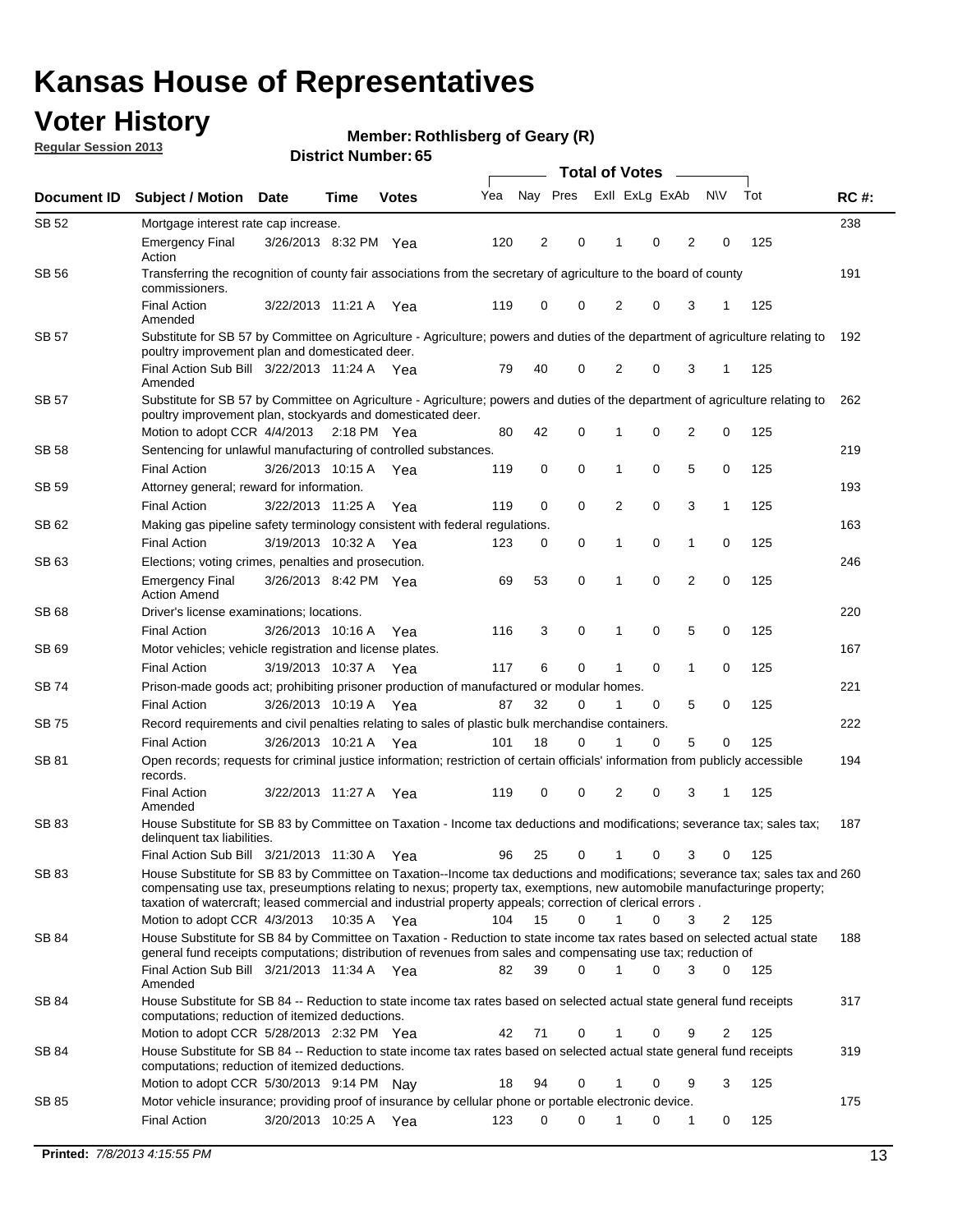## **Voter History**

**Regular Session 2013**

#### **Member: Rothlisberg of Geary (R)**

|                        |                                                                                                       | <b>PISUIVLINUIIIDEL.</b> UJ |             |              |     |                         |              |                       |                |   |                |              |     |             |
|------------------------|-------------------------------------------------------------------------------------------------------|-----------------------------|-------------|--------------|-----|-------------------------|--------------|-----------------------|----------------|---|----------------|--------------|-----|-------------|
| <b>Document ID</b>     | Subject / Motion                                                                                      | Date                        | <b>Time</b> | <b>Votes</b> | Yea | Nay Pres Exll ExLg ExAb |              | <b>Total of Votes</b> |                |   |                | <b>NV</b>    | Tot | <b>RC#:</b> |
| <b>SB 88</b>           | Increasing the children's advocacy center assessment fee.                                             |                             |             |              |     |                         |              |                       |                |   |                |              |     | 223         |
|                        | <b>Final Action</b><br>Amended                                                                        | 3/26/2013 10:22 A           |             | Yea          | 118 | $\mathbf{1}$            | 0            |                       | $\mathbf 1$    | 0 | 5              | 0            | 125 |             |
| SB 96                  | Motor vehicles; counties with multiple registration facilities; additional registration fee.          |                             |             |              |     |                         |              |                       |                |   |                |              |     | 224         |
|                        | <b>Final Action</b><br>Amended                                                                        | 3/26/2013 10:24 A           |             | Yea          | 106 | 12                      | 0            |                       | 1              | 0 | 5              | $\mathbf{1}$ | 125 |             |
| <b>SB 96</b><br>SB 102 | Additional motor vehicle registration fees.                                                           |                             |             |              |     |                         |              |                       |                |   |                |              |     | 263         |
|                        | Motion to adopt CCR $4/4/2013$ 2:21 PM                                                                |                             |             | Yea          | 114 | 8                       | 0            |                       | 1              | 0 | 2              | 0            | 125 |             |
|                        | Requiring the state treasurer to provide a list of daily deposits to the secretary of administration. |                             |             |              |     |                         |              |                       |                |   |                |              |     | 195         |
|                        | <b>Final Action</b><br>Amended                                                                        | 3/22/2013 11:28 A           |             | Yea          | 119 | 0                       | 0            |                       | 2              | 0 | 3              | 1            | 125 |             |
| SB 102                 | Enacting the second amendment protection act.                                                         |                             |             |              |     |                         |              |                       |                |   |                |              |     | 295         |
|                        | Motion to Adopt CCR 4/5/2013                                                                          |                             | 9:20 PM Yea |              | 96  | 24                      | 0            |                       | $\overline{2}$ | 0 | 2              | $\mathbf{1}$ | 125 |             |
| SB 111                 | Establishing Native American legislative day at the capitol; awarding of high school diplomas.        |                             |             |              |     |                         |              |                       |                |   |                |              |     | 245         |
|                        | <b>Emergency Final</b><br><b>Action Amend</b>                                                         | 3/26/2013 8:41 PM Yea       |             |              | 122 | 0                       | $\Omega$     |                       |                | 0 | 2              | 0            | 125 |             |
| <b>SB 113</b>          | Credit unions; changes in certain loan limitations.                                                   |                             |             |              |     |                         |              |                       |                |   |                |              |     | 234         |
|                        | <b>Emergency Final</b><br>Action                                                                      | 3/26/2013 8:25 PM Yea       |             |              | 122 | $\mathbf 0$             | 0            |                       | 1              | 0 | $\overline{2}$ | $\mathbf 0$  | 125 |             |
| <b>SB 118</b>          | Relating to law enforcement reporting and investigation of missing persons.                           |                             |             |              |     |                         |              |                       |                |   |                |              |     | 225         |
|                        | <b>Final Action</b>                                                                                   | 3/26/2013 10:25 A           |             | Yea          | 119 | 0                       | 0            |                       | 1              | 0 | 5              | 0            | 125 |             |
| SB 120                 | Enacting the Kansas farmers' market promotion act.                                                    |                             |             |              |     |                         |              |                       |                |   |                |              |     | 196         |
|                        | <b>Final Action</b><br>Amended                                                                        | 3/22/2013 11:31 A           |             | Yea          | 68  | 51                      | 0            |                       | 2              | 0 | 3              | $\mathbf{1}$ | 125 |             |
| SB 122                 | Kansas administrative procedure act; service of order or notice.                                      |                             |             |              |     |                         |              |                       |                |   |                |              |     | 226         |
|                        | <b>Final Action</b><br>Amended                                                                        | 3/26/2013 10:26 A           |             | Yea          | 119 | 0                       | 0            |                       | 1              | 0 | 5              | 0            | 125 |             |
| SB 122                 | Elections; unauthorized voting disclosures.                                                           |                             |             |              |     |                         |              |                       |                |   |                |              |     | 286         |
|                        | Motion to Adopt CCR 4/5/2013                                                                          |                             | 6:23 PM     | Yea          | 89  | 31                      | 0            |                       | 2              | 0 | $\overline{2}$ | $\mathbf{1}$ | 125 |             |
| SB 124                 | Amending the Kansas restraint of trade act.                                                           |                             |             |              |     |                         |              |                       |                |   |                |              |     | 227         |
|                        | <b>Final Action</b><br>Amended                                                                        | 3/26/2013 10:27 A           |             | Yea          | 116 | 2                       | 1            |                       | $\mathbf 1$    | 0 | 5              | $\mathbf 0$  | 125 |             |
| SB 124                 | Amending the Kansas restraint of trade act.                                                           |                             |             |              |     |                         |              |                       |                |   |                |              |     | 273         |
|                        | Motion to Adopt CCR 4/5/2013                                                                          |                             | 11:06 A     | Yea          | 97  | 23                      | 0            |                       | $\overline{2}$ | 0 | $\overline{2}$ | 1            | 125 |             |
| <b>SB 128</b>          | Career technical education incentive program amendments.                                              |                             |             |              |     |                         |              |                       |                |   |                |              |     | 168         |
|                        | <b>Final Action</b><br>Amended                                                                        | 3/19/2013 10:39 A           |             | Yea          | 123 | 0                       | 0            |                       | 1              | 0 | 1              | 0            | 125 |             |
| SB 129                 | Bank commissioner; certain fees and hearing costs.                                                    |                             |             |              |     |                         |              |                       |                |   |                |              |     | 254         |
|                        | <b>Emergency Final</b><br><b>Action Amend</b>                                                         | 3/26/2013 8:55 PM Yea       |             |              | 110 | 12                      | 0            |                       | 1              | 0 | 2              | 0            | 125 |             |
| SB 129                 | Mortgage interest rate cap increase.                                                                  |                             |             |              |     |                         |              |                       |                |   |                |              |     | 272         |
|                        | Motion to Adopt CCR 4/5/2013 10:42 A Yea                                                              |                             |             |              | 121 | $\mathbf 0$             | 0            |                       | $\overline{2}$ | 0 | $\overline{2}$ | 0            | 125 |             |
| SB 135                 | Transferring boiler inspection duties from the department of labor to the state fire marshal.         |                             |             |              |     |                         |              |                       |                |   |                |              |     | 228         |
|                        | <b>Final Action</b>                                                                                   | 3/26/2013 10:28 A Yea       |             |              | 114 | 5                       | 0            |                       | $\mathbf{1}$   | 0 | 5              | 0            | 125 |             |
| SB 136                 | Providing veterans designation on driver's licenses and nondriver identification cards.               |                             |             |              |     |                         |              |                       |                |   |                |              |     | 244         |
|                        | <b>Emergency Final</b><br><b>Action Amend</b>                                                         | 3/26/2013 8:39 PM Yea       |             |              | 119 | 3                       | 0            |                       | $\mathbf{1}$   | 0 | 2              | 0            | 125 |             |
| SB 139                 | Kansas money transmitter act.                                                                         |                             |             |              |     |                         |              |                       |                |   |                |              |     | 229         |
|                        | <b>Final Action</b>                                                                                   | 3/26/2013 10:30 A           |             | Yea          | 117 | $\mathbf{1}$            | $\mathbf{1}$ |                       | $\mathbf 1$    | 0 | 5              | 0            | 125 |             |
| SB 142                 | Abortion; concerning civil actions related to abortion.                                               |                             |             |              |     |                         |              |                       |                |   |                |              |     | 241         |
|                        | <b>Emergency Final</b><br>Action                                                                      | 3/26/2013 8:36 PM Yea       |             |              | 89  | 33                      | 0            |                       | $\mathbf 1$    | 0 | $\overline{2}$ | 0            | 125 |             |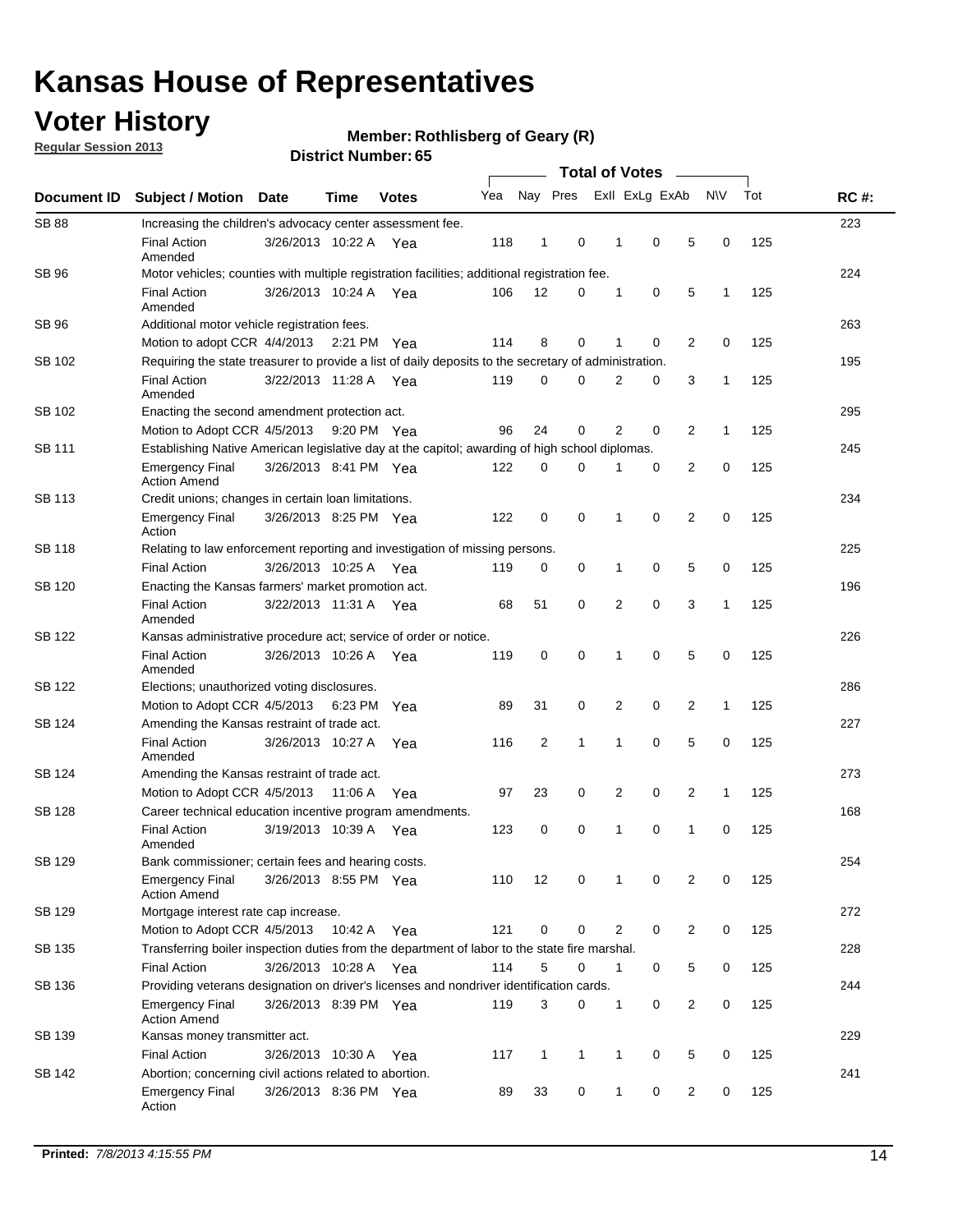## **Voter History**

**Member: Rothlisberg of Geary (R)** 

**Regular Session 2013**

|                 |                                                                                                                                                                                                       |                                                                                    |             |              |     |          |          | <b>Total of Votes</b> |                |                |                |     |             |  |
|-----------------|-------------------------------------------------------------------------------------------------------------------------------------------------------------------------------------------------------|------------------------------------------------------------------------------------|-------------|--------------|-----|----------|----------|-----------------------|----------------|----------------|----------------|-----|-------------|--|
| Document ID     | Subject / Motion Date                                                                                                                                                                                 |                                                                                    | Time        | <b>Votes</b> | Yea | Nay Pres |          |                       | Exll ExLg ExAb |                | <b>NV</b>      | Tot | <b>RC#:</b> |  |
| <b>SB 149</b>   |                                                                                                                                                                                                       | 239<br>Drug screening for recipients of cash assistance and unemployment benefits. |             |              |     |          |          |                       |                |                |                |     |             |  |
|                 | <b>Emergency Final</b><br><b>Action Amend</b>                                                                                                                                                         | 3/26/2013 8:33 PM Yea                                                              |             |              | 106 | 16       | 0        | 1                     | 0              | 2              | 0              | 125 |             |  |
| SB 164          | Relating to the director of vehicles regulating providers of motor vehicle functions.                                                                                                                 |                                                                                    |             |              |     |          |          |                       |                |                |                |     | 247         |  |
|                 | <b>Emergency Final</b><br><b>Action Amend</b>                                                                                                                                                         | 3/26/2013 8:43 PM Yea                                                              |             |              | 117 | 5        | 0        | $\mathbf{1}$          | 0              | 2              | 0              | 125 |             |  |
| SB 164          | Relating to the director of vehicles regulating providers of motor vehicle functions.                                                                                                                 |                                                                                    |             |              |     |          |          |                       |                |                |                |     | 268         |  |
|                 | Motion to adopt CCR 4/4/2013                                                                                                                                                                          |                                                                                    | 5:32 PM Yea |              | 111 | 9        | 0        | $\mathbf{1}$          | 0              | 2              | $\overline{2}$ | 125 |             |  |
| SB 166          | Insurers supervision, rehabilitation and liquidation act; derivatives.                                                                                                                                |                                                                                    |             |              |     |          |          |                       |                |                |                |     | 206         |  |
|                 | <b>Final Action</b>                                                                                                                                                                                   | 3/26/2013 9:52 AM Yea                                                              |             |              | 119 | 0        | 0        | 1                     | 0              | 5              | 0              | 125 |             |  |
| SB 168          | Limiting nuisance actions against certain agricultural activities.                                                                                                                                    |                                                                                    |             |              |     |          |          |                       |                |                |                |     | 169         |  |
|                 | <b>Final Action</b><br>Amended                                                                                                                                                                        | 3/19/2013 10:40 A Yea                                                              |             |              | 111 | 12       | 0        | 1                     | 0              | 1              | 0              | 125 |             |  |
| <b>SB 168</b>   | Limiting nuisance actions against certain agricultural activities.                                                                                                                                    |                                                                                    |             |              |     |          |          |                       |                |                |                |     | 264         |  |
|                 | Motion to adopt CCR 4/4/2013                                                                                                                                                                          |                                                                                    |             | 2:30 PM Yea  | 110 | 12       | 0        | 1                     | 0              | 2              | 0              | 125 |             |  |
| SB 171          | School districts; amendments to Kansas uniform financial accounting and reporting act.                                                                                                                |                                                                                    |             |              |     |          |          |                       |                |                |                |     | 248         |  |
|                 | <b>Emergency Final</b><br><b>Action Amend</b>                                                                                                                                                         | 3/26/2013 8:44 PM Yea                                                              |             |              | 122 | 0        | 0        | 1                     | 0              | 2              | 0              | 125 |             |  |
| SB 171          | School districts; amendments to Kansas uniform financial accounting and reporting act.                                                                                                                |                                                                                    |             |              |     |          |          |                       |                |                |                |     | 285         |  |
|                 | Motion to Adopt CCR 4/5/2013 6:19 PM Yea                                                                                                                                                              |                                                                                    |             |              | 63  | 57       | $\Omega$ | 2                     | 0              | 2              |                | 125 |             |  |
| SB 171          | Appropriations for FY 2013, FY 2014, FY 2015, FY 2016, FY 2017 and FY 2018 for various state agencies; capital<br>improvement projects; claims against the state.                                     |                                                                                    |             |              |     |          |          |                       |                |                |                | 320 |             |  |
|                 | Motion to adopt CCR 6/1/2013 4:30 PM Yea                                                                                                                                                              |                                                                                    |             |              | 63  | 51       | 0        | 0                     | 0              | 8              | 3              | 125 |             |  |
| <b>SB 187</b>   | Establishing the workers compensation and employment security boards nominating committee; administrative law judge<br>appointment; workers compensation appeals board.                               |                                                                                    |             |              |     |          |          |                       |                |                |                |     | 242         |  |
|                 | <b>Emergency Final</b><br><b>Action Amend</b>                                                                                                                                                         | 3/26/2013 8:37 PM Yea                                                              |             |              | 88  | 34       | 0        |                       | 0              | 2              | 0              | 125 |             |  |
| SB 187          | Amending workers compensation law provisions; establishing the workers compensation and employment security boards<br>nominating committee; notice requirements; workplace health and safety program. |                                                                                    |             |              |     |          |          |                       |                |                |                |     | 274         |  |
|                 | Motion to Adopt CCR 4/5/2013 11:26 A Yea                                                                                                                                                              |                                                                                    |             |              | 89  | 31       | 0        | 2                     | 0              | 3              | 0              | 125 |             |  |
| SB 199          | University of Kansas medical center; midwest center for stem cell therapy.                                                                                                                            |                                                                                    |             |              |     |          |          |                       |                |                |                |     | 235         |  |
|                 | Emergency Final<br><b>Action Amend</b>                                                                                                                                                                | 3/26/2013 8:26 PM Yea                                                              |             |              | 90  | 32       | 0        | 1                     | 0              | 2              | 0              | 125 |             |  |
| SB 199          | Health care; stem cell therapy and unused medications.                                                                                                                                                |                                                                                    |             |              |     |          |          |                       |                |                |                |     | 290         |  |
|                 | Motion to Adopt CCR 4/5/2013                                                                                                                                                                          |                                                                                    | 7:52 PM Yea |              | 90  | 30       | 0        | 2                     | 0              | $\overline{2}$ |                | 125 |             |  |
| SB 216          | Allowing a public building commission to acquire land for a municipal university similar to what such commission is currently<br>allowed to do for any state university.                              |                                                                                    |             |              |     |          |          |                       |                |                |                |     | 185         |  |
|                 | <b>Final Action</b>                                                                                                                                                                                   | 3/21/2013 11:23 A Yea                                                              |             |              | 121 | 0        | 0        | 1                     | 0              | 3              | 0              | 125 |             |  |
| <b>SB 246</b>   | Reconciling amendments to certain statutes.                                                                                                                                                           |                                                                                    |             |              |     |          |          |                       |                |                |                |     | 315         |  |
|                 | <b>Emergency Final</b><br>Action                                                                                                                                                                      | 5/23/2013 2:14 PM Yea                                                              |             |              | 111 | 0        | 0        | 1                     | 0              | 8              | 5              | 125 |             |  |
| <b>SCR 1604</b> | Joint rules for the Senate and House of Representatives, 2013-2014.                                                                                                                                   |                                                                                    |             |              |     |          |          |                       |                |                |                |     | 5           |  |
|                 | <b>Final Action</b><br>Amended                                                                                                                                                                        | 1/28/2013 11:12 A Yea                                                              |             |              | 81  | 41       | 0        | 0                     | 0              | 3              | 0              | 125 |             |  |
| <b>SCR 1606</b> | Honoring pregnancy maintenance resource centers.                                                                                                                                                      |                                                                                    |             |              |     |          |          |                       |                |                |                |     | 240         |  |
|                 | <b>Emergency Final</b><br>Action                                                                                                                                                                      | 3/26/2013 8:34 PM Yea                                                              |             |              | 122 | 0        | 0        | 1                     | 0              | 2              | 0              | 125 |             |  |